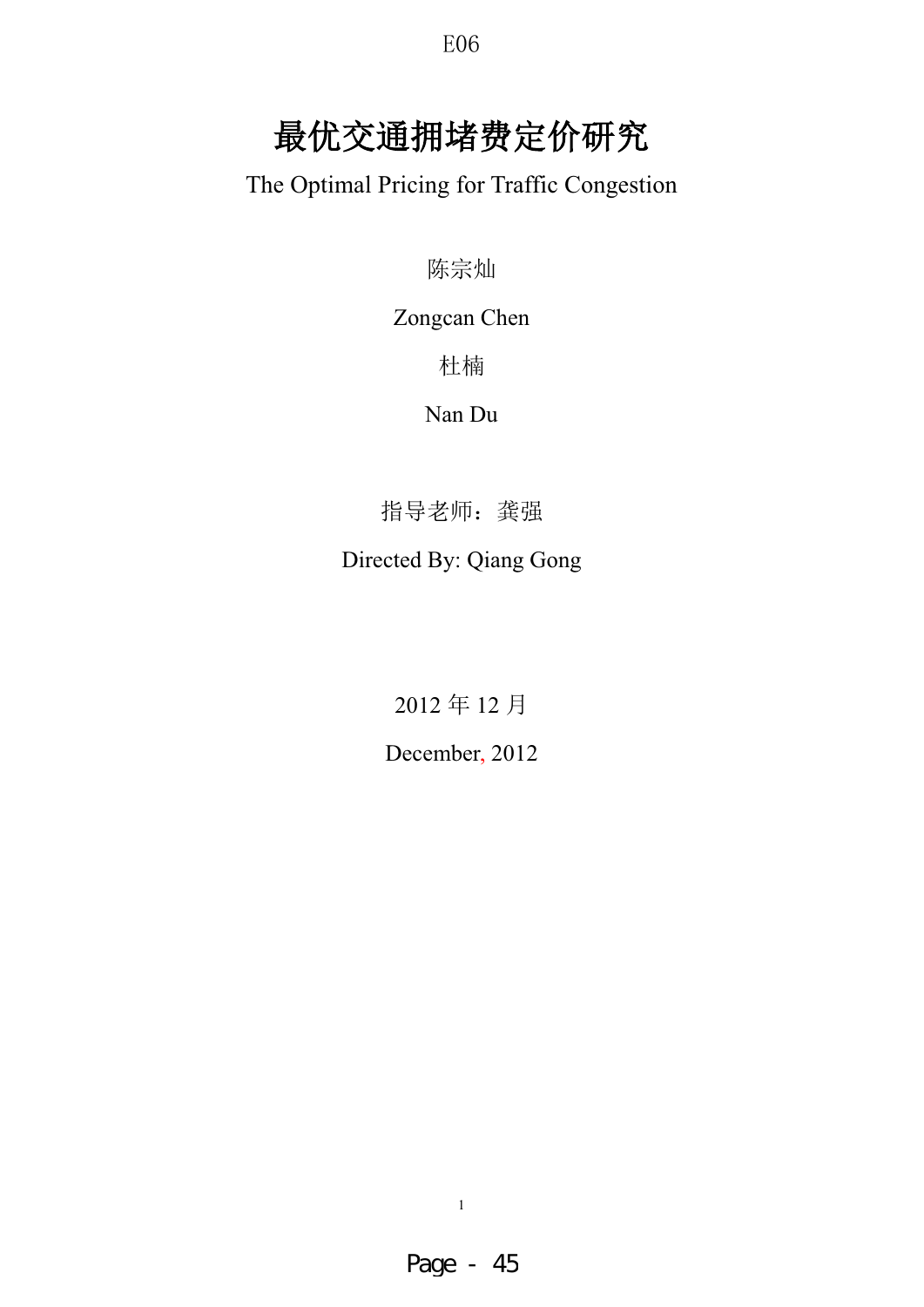## Content

| (II) Travel road selection of vehicles and total social welfare with unavailability of the |  |
|--------------------------------------------------------------------------------------------|--|
| (III) Travel road selection of vehicles and optimal level of charges under the congestion  |  |
|                                                                                            |  |
|                                                                                            |  |
|                                                                                            |  |
| (II) Optimal level of congestion charges under uniform distribution 10                     |  |
|                                                                                            |  |
|                                                                                            |  |
|                                                                                            |  |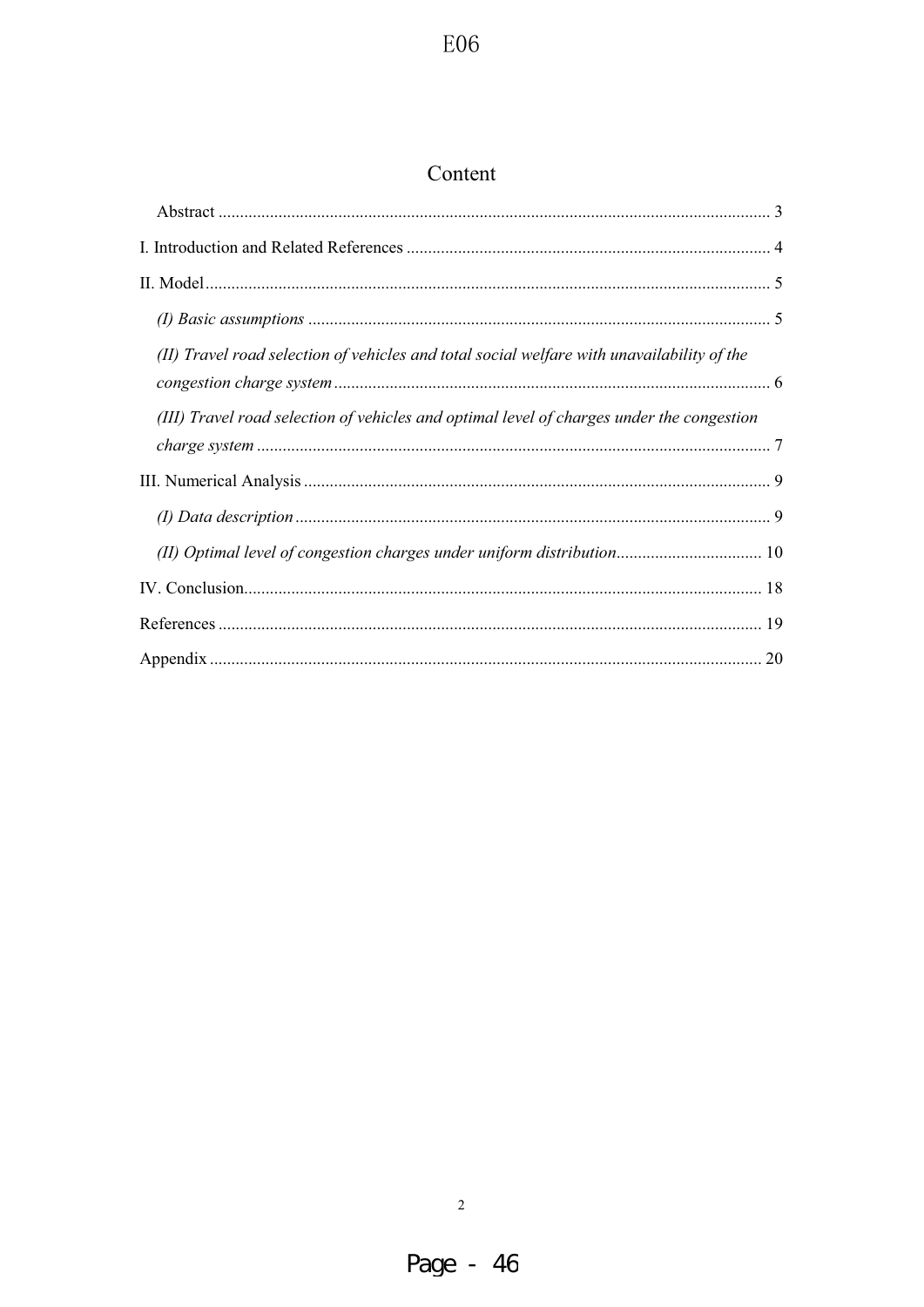## **Abstract**

This paper investigates how to efficiently allocate the scarce resources of transportation by using the price mechanism. High time cost consumer can have priority to access the transportation resources by paying the congestion tolls, which reduces the overall social welfare loss resulting from traffic congestion. Minimizing the overall social welfare loss, we build up an optimal pricing model for congestion tolls, considering factors including distributional randomness of individual time cost, differentiate transportation capacity, and variation of traffic flow during driving peak and off peak time. The numerical analysis employing data from Nanjing implies the significant positive impact of congestion tolls on social welfare. Furthermore, we show that significant influence of the price mechanism to the behavior of drivers as well as the driving speed of toll facilities.

Keywords: Congestion Tolls; Price Mechanism; Optimal Pricing; Truncated Normal Distribution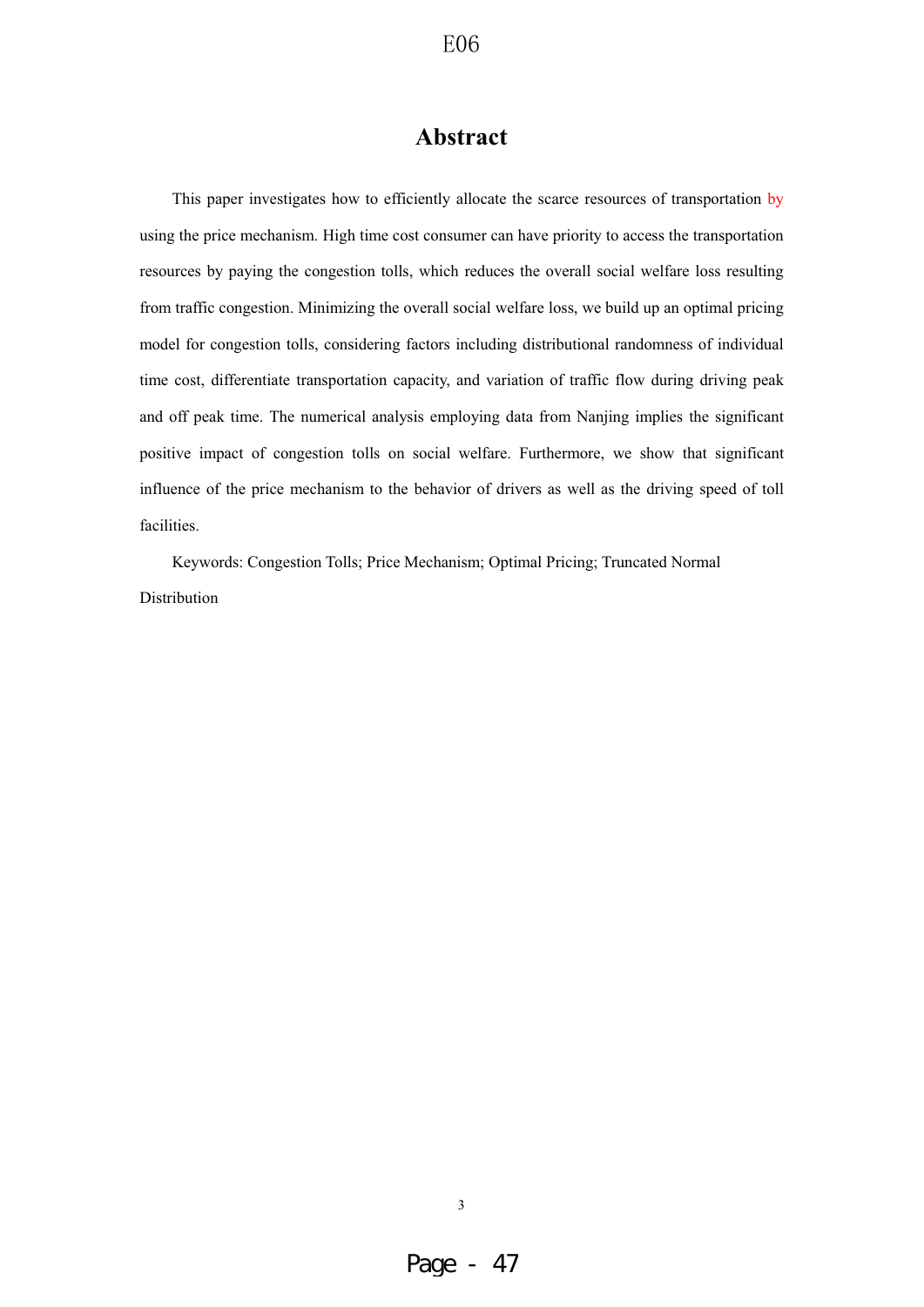### **I. Introduction and Related Literatures**

Traffic congestion, resulting from more lagging construction of urban infrastructures than rapid economic development, has increasingly become a serious social problem, and the way to minimize traffic congestion costs under constraints of scarce road resources has become a hot topic drawing the public's attention. This paper discusses the way to minimize social costs of traffic congestion through the price mechanism based upon a congestion charge system.

The traffic congestion charge system essentially is a price mechanism, broadly speaking, it contains all charges levied on road users for traffic congestion adjustment, including charges levied on tunnels, bridges, highways and other road infrastructures, as well as road use charges levied against specific regions and time periods. In the case of serious urban traffic congestion, the congestion charge is important for public regulators in traffic demand guidance and adjustment, and thus in realization of overall social welfare improvement.

Vehicles in traffic environment that lacks of congestion charge system may excessively occupy scarce traffic resources, so all road users may expend certain time on waiting and thus result in certain time costs, therefore a total of the individual time costs borne by all road users may constitute the total social costs, that is, the total social welfare losses caused by traffic congestion. As unit time cost of different road users varies, road users bearing a higher time cost will, despite of the same time period for traffic congestion, bear more time losses than those bearing a lower cost, resulting in higher total social welfare losses. Price mechanism based upon the congestion charge system can be used for road demand management. Without compromising fairness as much as possible, public regulators will effectively reduce the overall social welfare losses by allowing road users bearing a higher time cost to use road resources with priority after paying toll.

This paper discusses the optimal social congestion charges minimizing the total social welfare losses when unit time cost of different individuals varies. This paper has firstly constructed a road use model that individual time costs satisfy certain probability distribution, and derived a function of the total social welfare losses. Secondly, this paper respectively assumes distributions of individual time costs as uniform distribution and truncated normal distribution and, based upon the field research data coming from the Nanjing Yangtze River Tunnel and the Nanjing

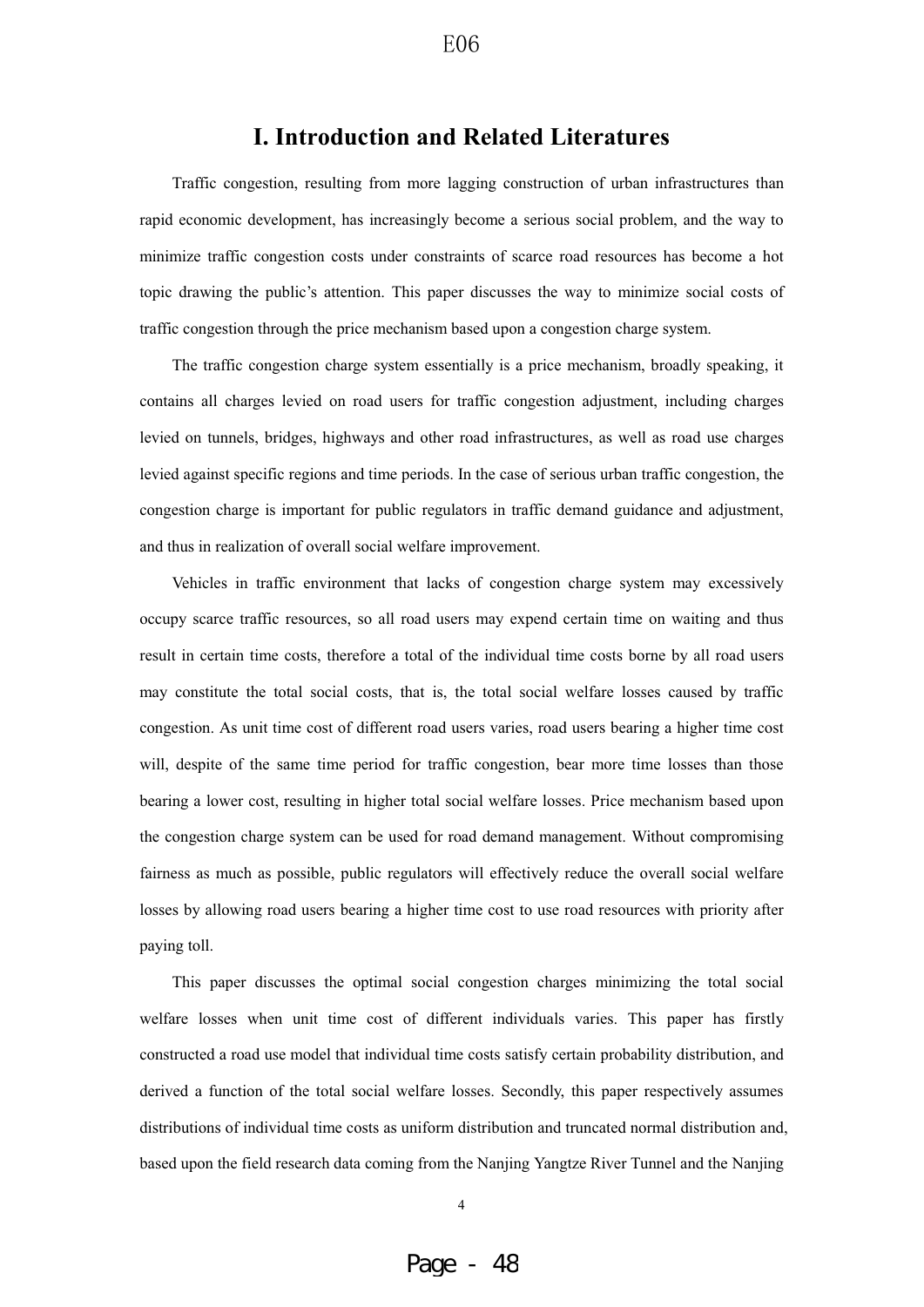Yangtze River Bridge, calculates and analyzes the optimal congestion charges by numerical analysis. It concludes that overall social welfare losses will be effectively reduced by allowing road users bearing a higher time cost to use road resources with priority after paying toll.

A variety of literatures have discussed on the traffic congestion and congestion charges. Professor Pigou from the University of Cambridge firstly proposed the theory of traffic congestion in 1920, and indicated that the demand for road traffic involved complicated traffic behaviors. On the basis of the research of Pigou (1920), Button and Verhoef (1998) constructed a static pricing model of congestion charges. Virkrey, Nobel laureate in economics, established a congestion model for bottleneck sections in 1969, afterwards, Braid (1989), Arnott (1993) and a plenty of researchers have developed this model into a dynamic pricing model of congestion. However, models established above may not apply to special total social welfare analysis, and a majority of literatures only take into account the condition of a single road, but ignore other alternatives for road users. This paper has constructed a pricing model of congestion charges based upon the total social welfare losses minimization, and taken into account the presence of multiple roads selective for road users. This paper has further taken into account the pricing rules of optimal congestion charges in presence of peak and off peak hours for traffic. In addition, This paper has also brought the uncertainty (caused by differences of individual time costs) into the model.

The structure of this paper is as follows: Part II constructs an optimal pricing model of congestion charges based upon total social welfare losses minimization; Part III makes data description, analyzes the optimal level of charges for the Nanjing Yangtze River Tunnel and the Nanjing Yangtze River Bridge under the assumption of uniform distribution and truncated normal distribution, and makes an in-depth discussion on price mechanism based upon the congestion charge system; Part IV concludes the paper.

## **II. Model**

#### *(I) Basic assumptions*

It is assumed that road 1 and road 2 can be selected to move from place A to place B. Road capacity  $s_i$  of road i  $(i = 1,2)$  is defined as the maximum traffic flow loadable by road i per unit

#### 5

## Page - 49

### E06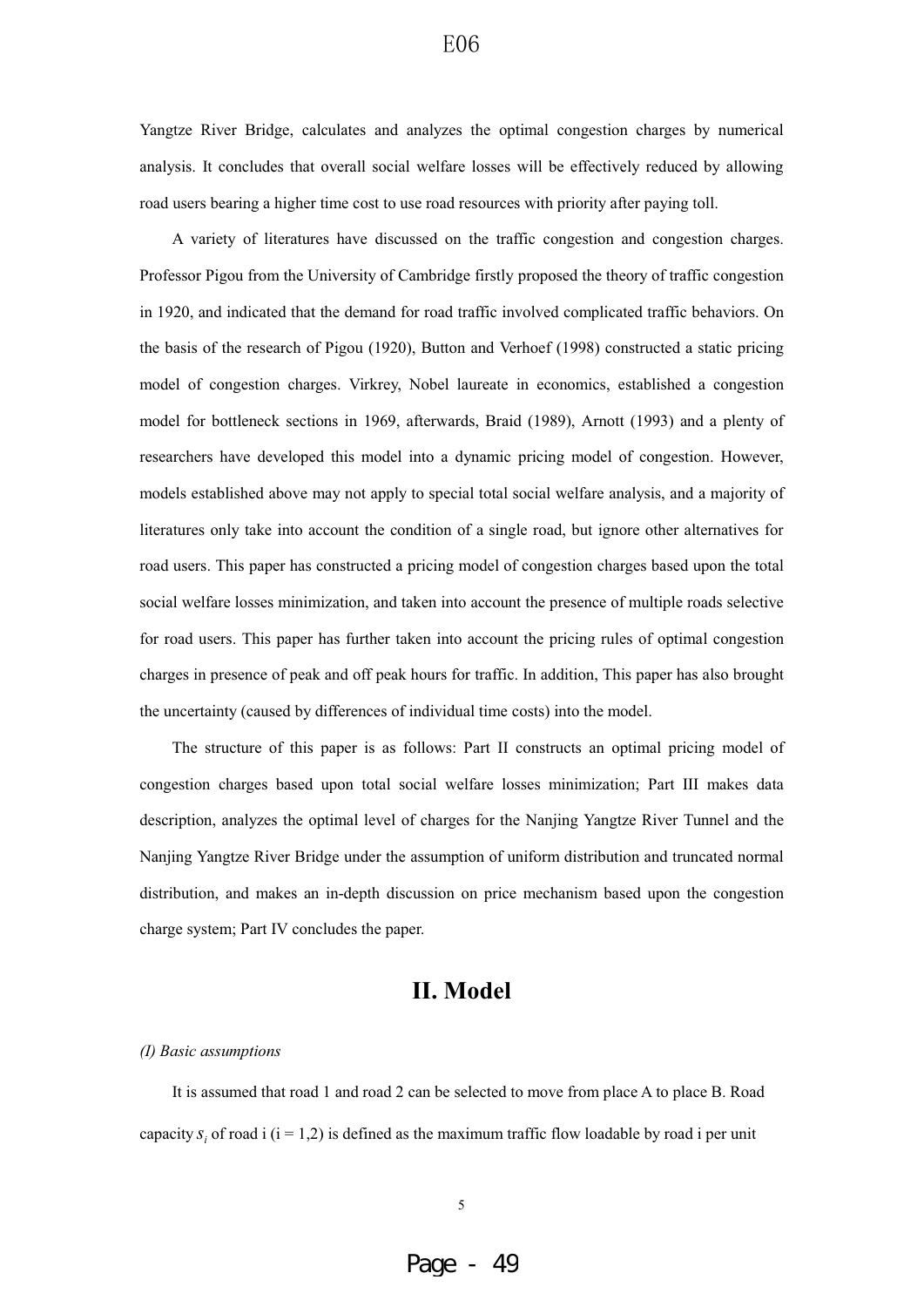time. If we assume that the road capacity of road 1 is higher than that of road 2 (that is,  $s_1 > s_1$ ) and, in view of the presence of peak and off peak hours for traffic actual traffic flow during peak hours as  $N^H$ , during off peak hours as  $N^L$  ( $N^H > N^L$ ), and actual traffic flow of road i during the m time period as  $N_i^m$  ( $m \in \{H, L\}$ ), then

$$
N_1^m + N_2^m = N^m \tag{1.1}
$$

If  $t_i^m$  indicates the time required to transport  $N_i^m$  vehicles with road i during the time period m, then

$$
t_i^m = \frac{N_i^m}{s_i} \tag{1.2}
$$

Let  $L_i$  be the unit time cost of No. j vehicle and satisfies the continuous probability distribution  $F(\cdot)$  ( j=1, 2...) on  $[0, \overline{L}]$  ....

We define the total social welfare losses caused by traffic congestion as the total time cost of all vehicles during the peak and off peak hours:

$$
W = \sum_{m \in \{H, L\}} \sum_{j=1}^{N^m} \int_0^{\bar{L}} t^m(L_j) L_j dF(L_j)
$$
 (1.3)

where  $t^m(L_j)$  indicates the travel time for No. j vehicle moving from place A to place B during time period m, for any  $j \in \{1, 2, \dots, N^m\}$ ,  $t^m(L_j) \in \{t_1^m, t_2^m\}$ .

*(II) Travel road selection of vehicles and total social welfare with unavailability of the congestion charge system* 

Time required for vehicles to pass through road 1 and road 2 must be equal if the congestion charge system is unavailable. Because roads that can be passed through in a shorter travel time will attract more vehicles, until the time for travel on the two roads turns to be equal. Therefore, for any  $m \in \{H, L\}$ , by the following conditions: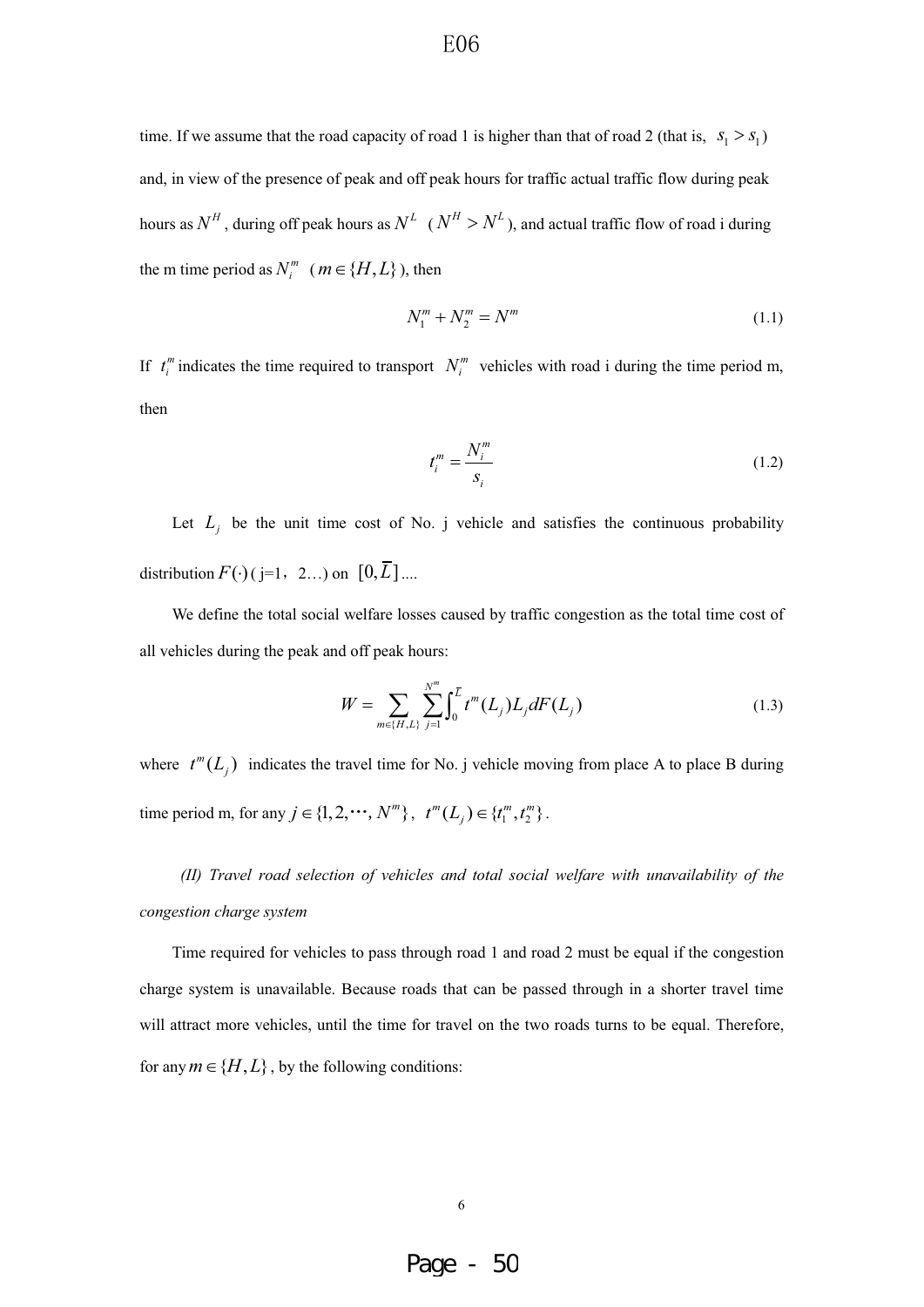$$
t_1^m = t_2^m
$$
  
\n
$$
t_1^m = \frac{N_1^m}{s_1}
$$
  
\n
$$
t_2^m = \frac{N_2^m}{s_2}
$$
  
\n
$$
N_1^m + N_2^m = N^m
$$
  
\n(2.1)

We may conclude:

$$
t_1^m = t_2^m = \frac{N^m}{s_1 + s_2}, N_1^m = \frac{s_1}{s_1 + s_2} N^m, N_2^m = \frac{s_2}{s_1 + s_2} N^m
$$
 (2.2)

From the above equation, it is evident that enhancement of the road capacity will accelerate the transportation efficiency. If  $N^H > N^L$ , then  $t_1^H > t_1^L$ , it indicates that traffic flow at peak hours will be heavier. For any time period, if  $s_1 > s_1$ , then  $N_1^m > N_2^m$ , it indicates that more vehicles will take the initiative to drive on roads with relatively higher road capacity available.

Total social welfare losses are:

$$
W = N^H \int_0^{\bar{L}} t_1^H L_j dF(L_j) + N^L \int_0^{\bar{L}} t_1^L L_j dF(L_j)
$$
  
= 
$$
\left[ (N^H)^2 + (N^L)^2 \right] \frac{\int_0^{\bar{L}} L_j dF(L_j)}{s_1 + s_2}
$$
 (2.3)

According to the above equation, the total social welfare losses will increase as the traffic flow N increases. Only enhancement of the road capacity  $S_1$  and  $S_2$  can reduce the total social welfare losses when the congestion charge system is unavailable.

 *(III) Travel road selection of vehicles and optimal level of charges under the congestion charge system*

We assume that crossing fees are charged on road 1, if the toll for road 1 is set as  $P > 0$ , then, for any vehicle j, if and only if the total cost charged on road 1 (including time costs and tolls) is less than that of road 2 (only including the time cost), that is,  $t_1^m L_j + P < t_2^m L_j$ , road 1 will be selected by vehicle j; if and only if  $t_1^m L_j + P \geq t_2^m L_j$ , road 2 will be selected by vehicle j. Therefore, for any vehicle j,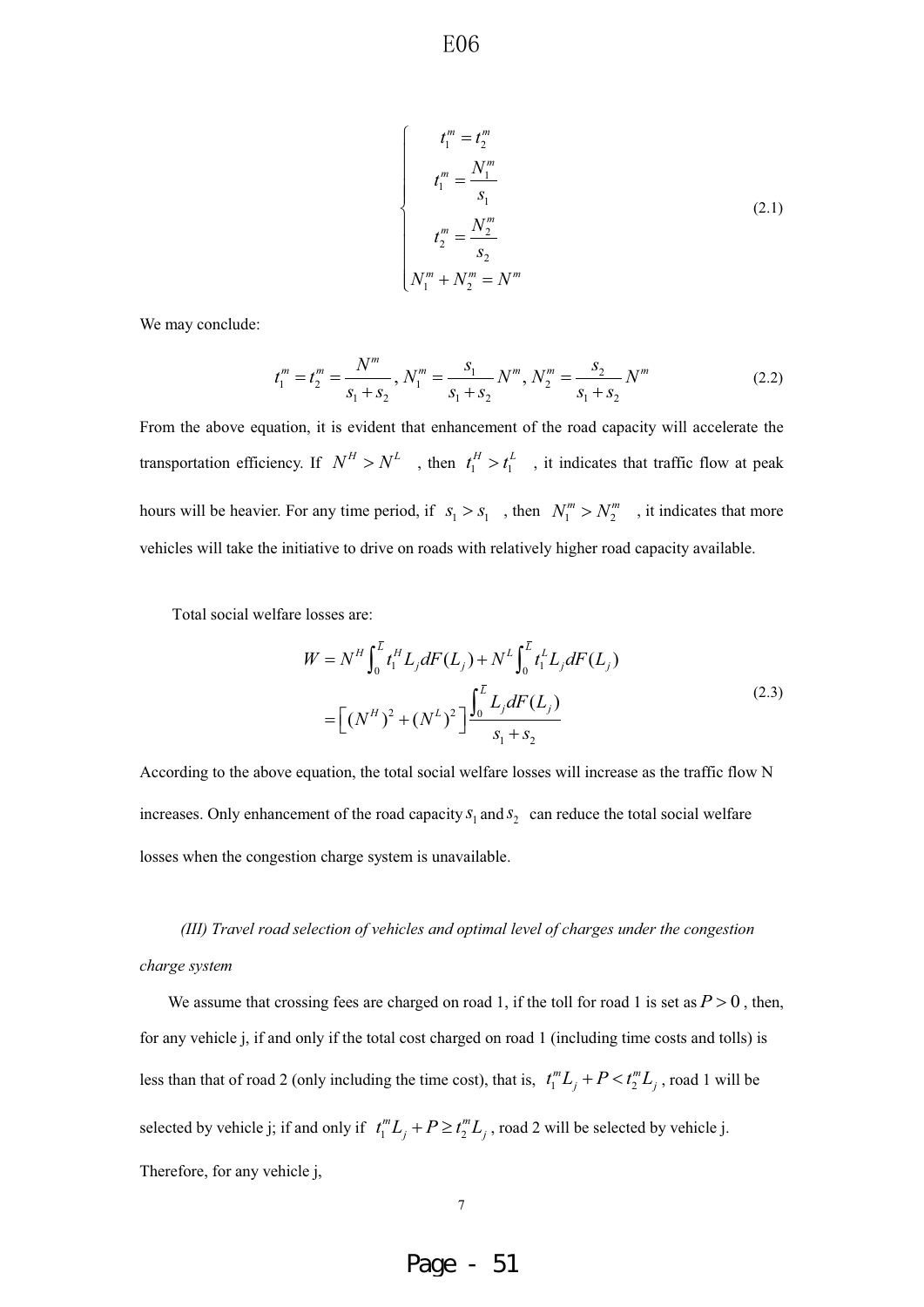$$
t^{m}(L_{j}) = \begin{cases} t_{1}^{m}, & t_{1}^{m}L_{j} + P < t_{2}^{m}L_{j} \\ t_{2}^{m}, & t_{1}^{m}L_{j} + P \geq t_{2}^{m}L_{j} \end{cases}
$$
(3.1)

For any toll  $P$ ,  $L_0^m$  is available under the equilibrium state to enable

$$
t_1^m L_0^m + P = t_2^m L_0^m \tag{3.2}
$$

Then, vehicles j satisfying  $L_j > L_0^m$  will choose road 1, while vehicles j satisfying  $L_j \le L_0^m$  will choose road 2. In that case, actual traffic flow of road 1 and road 2 during the time period m will respectively be:

$$
N_1^m = N^m \Pr(L_j > L_0^m)
$$
\n(3.3)

$$
N_2^m = N^m - N_1^m \tag{3.4}
$$

Given  $F(L_i)$ , we may conclude the following from(1.1), (1.2), (3.2) and (3.4):

$$
L_0^m = L_0^m(P, N^m, s_1, s_2)
$$
\n(3.5)

According to the  $L_0^m$ , we can further solve for  $t_1^m$  and  $t_2^m$ , and calculate the total social welfare losses when the congestion charge system is available $\mathbb{R}^3$ :

$$
W = \sum_{m \in \{L, H\}} \left( N_1^m \int_{L_0^m}^{\overline{L}} t_1^m L_j dF(L_j) + N_2^m \int_0^{L_0^m} t_2^m L_j dF(L_j) \right) \tag{3.6}
$$

Optimal level of congestion charge minimizes the total social welfare losses:

$$
P^* = \arg\min W \tag{3.7}
$$

The above equation is the optimal pricing function for congestion charges based upon minimization of the total social welfare losses.

In part III, we examine the optimal level of congestion charges when  $L_i$  is under uniform distribution and truncated normal distribution and, based upon the field research data made on the Nanjing Yangtze River Tunnel and the Nanjing Yangtze River Bridge, we calculate and analyze the optimal and specific congestion charge by numerical analysis.



 $\degree$  It is noted that tolls payment will not be calculated into the total social welfare losses, because, from the view of the entire society, tolls payment will only lead to the transfer and redistribution of wealth, not the reduction of total social wealth.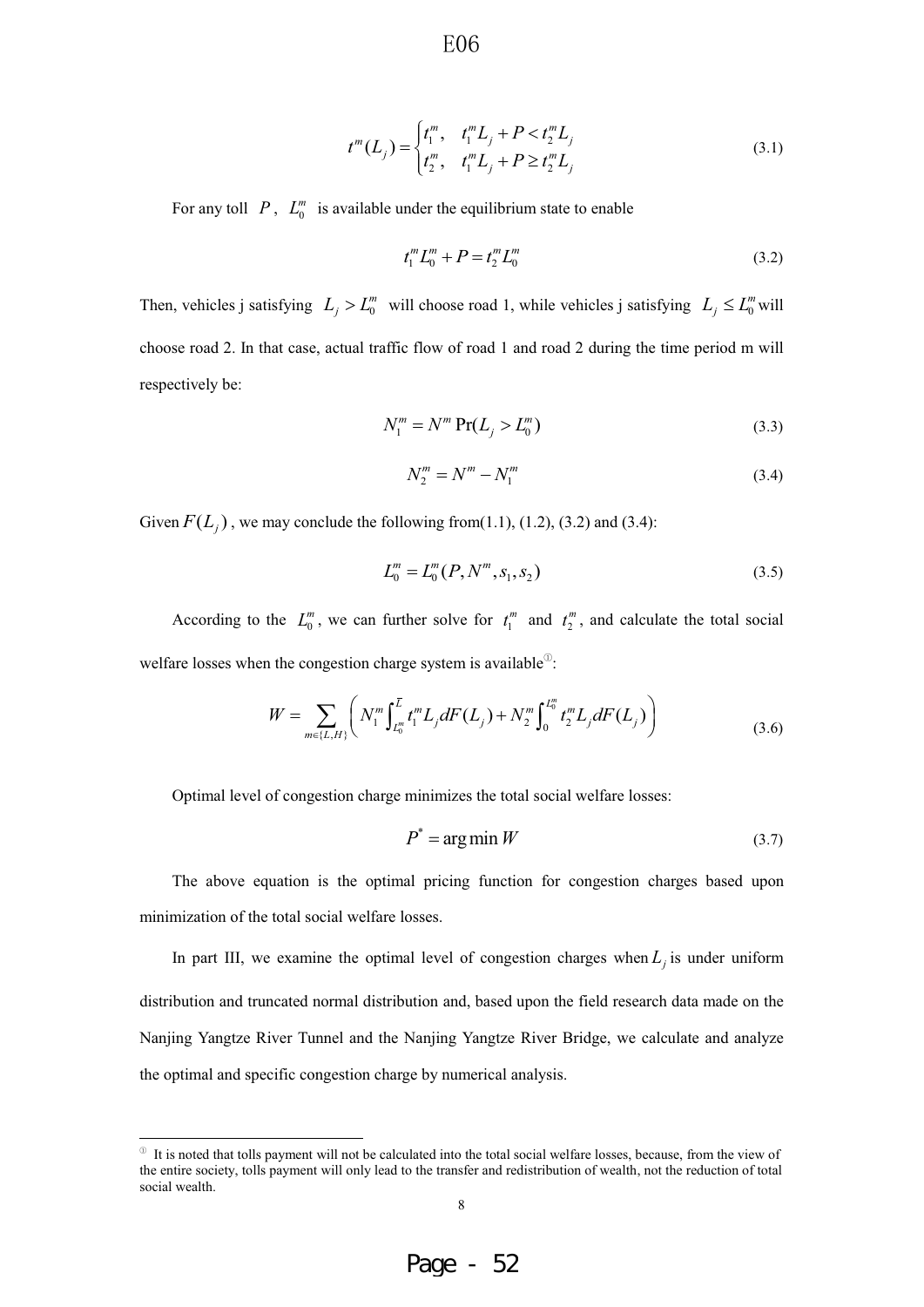## **III. Numerical Analysis**

In this part, we will construct a theoretical model when  $L_j$  is under uniform distribution and truncated normal distribution. Further, we will, based upon the field research data made on the Nanjing Yangtze River Tunnel and the Nanjing Yangtze River Bridge by a project team, conduct numerical analysis on the model constructed using mathematical software Matlab and Mathematica, and discuss the optimal level of congestion charges.

#### *(I) Data description*

<sup>1</sup>*s* indicates the road capacity of the Nanjing Yangtze River Tunnel (hereinafter referred to as the "Tunnel"), and  $s_2$  indicates the road capacity of the Nanjing Yangtze River Bridge (hereinafter referred to as the "Bridge"). According to historical records, daily traffic flow designed at the Tunnel is of 40,000, and that of the Bridge is of 20,000, then we assume that

$$
s_1 = 2s_2 \tag{4.1}
$$

In order to obtain actual and specific  $s_1$  and  $s_2$ , the Team members have carried out field research on Tunnel road capacity on August 13, 2012, and obtained the statistical data in Table 1. It indicates that the Tunnel traffic flow during peak hours is 3,816 per hour, and researchers also find that vehicles will, even in peak hours from 17:30 to 18:30, be able to pass through the Tunnel in 3 minutes on average, therefore, we may assume that  $s_1 = 4000$  and  $s_2 = 2000$  according to data in Table 1 and the actual situation.

Table 1 Traffic Flow Statistics of the Tunnel made on August 13, 2012

|                  | Vehicles out | Vehicles in | Traffic Flow per hour in corresponding time |  |  |
|------------------|--------------|-------------|---------------------------------------------|--|--|
| Time             | (unit)       | (unit)      | period                                      |  |  |
| 12:35 to 12:40   | 67           |             |                                             |  |  |
| 12:45 to 12:50   |              | 76          | 1716                                        |  |  |
| 16:00 to $16:05$ | 98           |             |                                             |  |  |
| 16:06 to 16:11   |              | 112         | 2520                                        |  |  |

9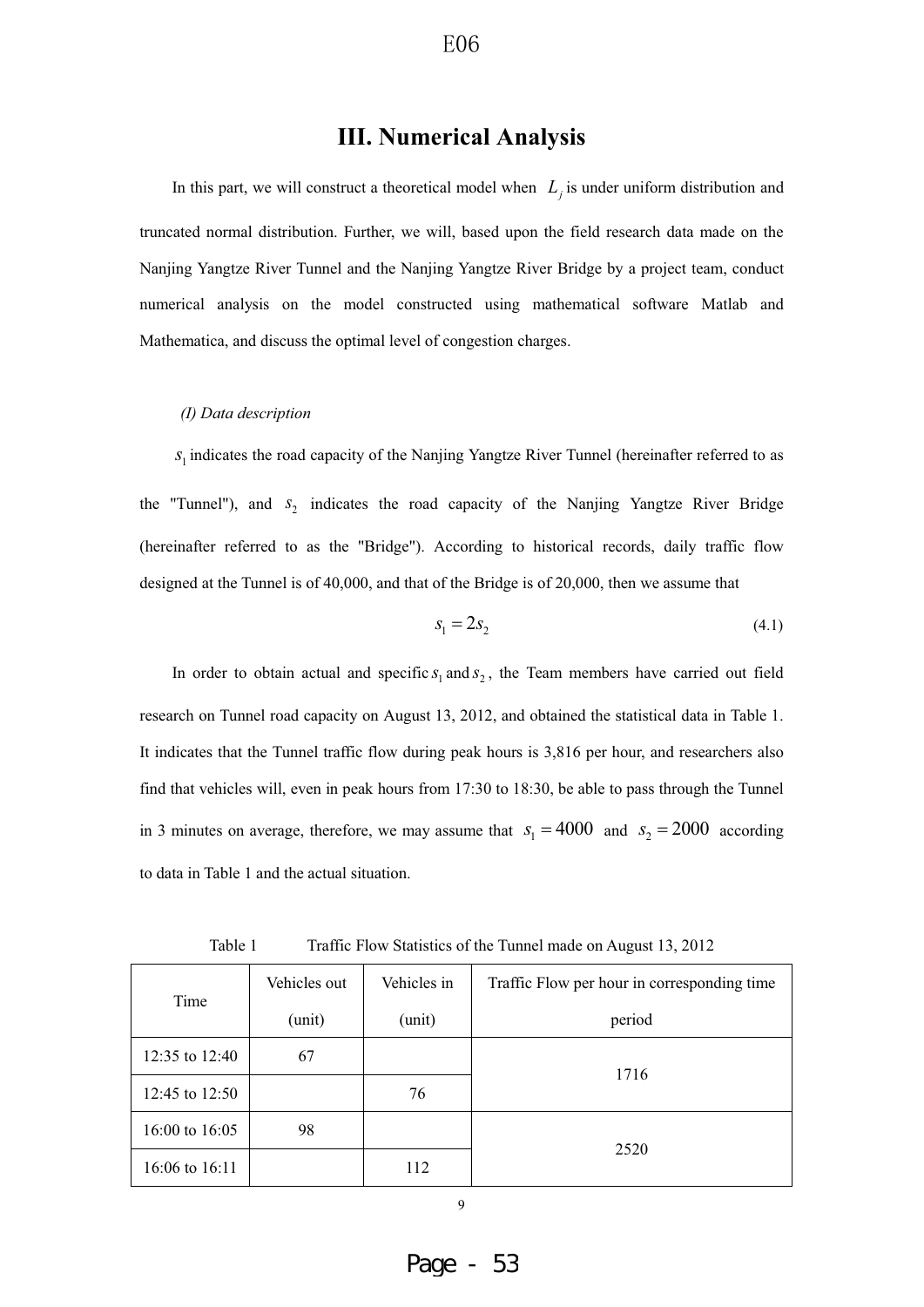| 17:46 to   | 131 |     |      |  |
|------------|-----|-----|------|--|
| $17:51*$   |     |     |      |  |
| $17:52$ to |     |     | 3816 |  |
| $17:57*$   |     | 187 |      |  |

Note: The symbol  $*$  indicates that the time period is in peak hours for daily traffic.

#### *(II) Optimal level of congestion charges under uniform distribution*

This part examines the way to adjust road capacity and improve social welfare through the congestion charge system when unit cost of vehicles satisfies the uniform distribution. We will firstly construct a theoretical model under uniform distribution based upon part II of this paper, and secondly, by numerical analysis, seek after the optimal level of charges and reveal and discuss the way for the price mechanism based upon the congestion charge system to affect social welfare, travel road selection of vehicles and transportation efficiency.

#### *(1)Theoretical model*

If  $L_j$  satisfies uniform distribution on  $[0, \overline{L}]$ , the following conditions can be derived from (2.2), (2.3) and (2.4):

$$
\begin{cases}\n\frac{N_1^m}{s_1} L_0^m + P = \frac{N_2^m}{s_2} L_0^m \\
N_1^m = N \frac{\overline{L} - L_0^m}{\overline{L}} \\
N_2^m = N \frac{L_0^m}{\overline{L}}\n\end{cases}
$$
\n(4.2)

Then we have:

$$
L_0^m = \frac{s_2 \overline{L} + \sqrt{(s_2 \overline{L})^2 + \frac{4(s_1 + s_2)s_1 s_2 \overline{L}P}{N^m}}}{2(s_1 + s_2)}
$$
(4.3)

Total social welfare losses are: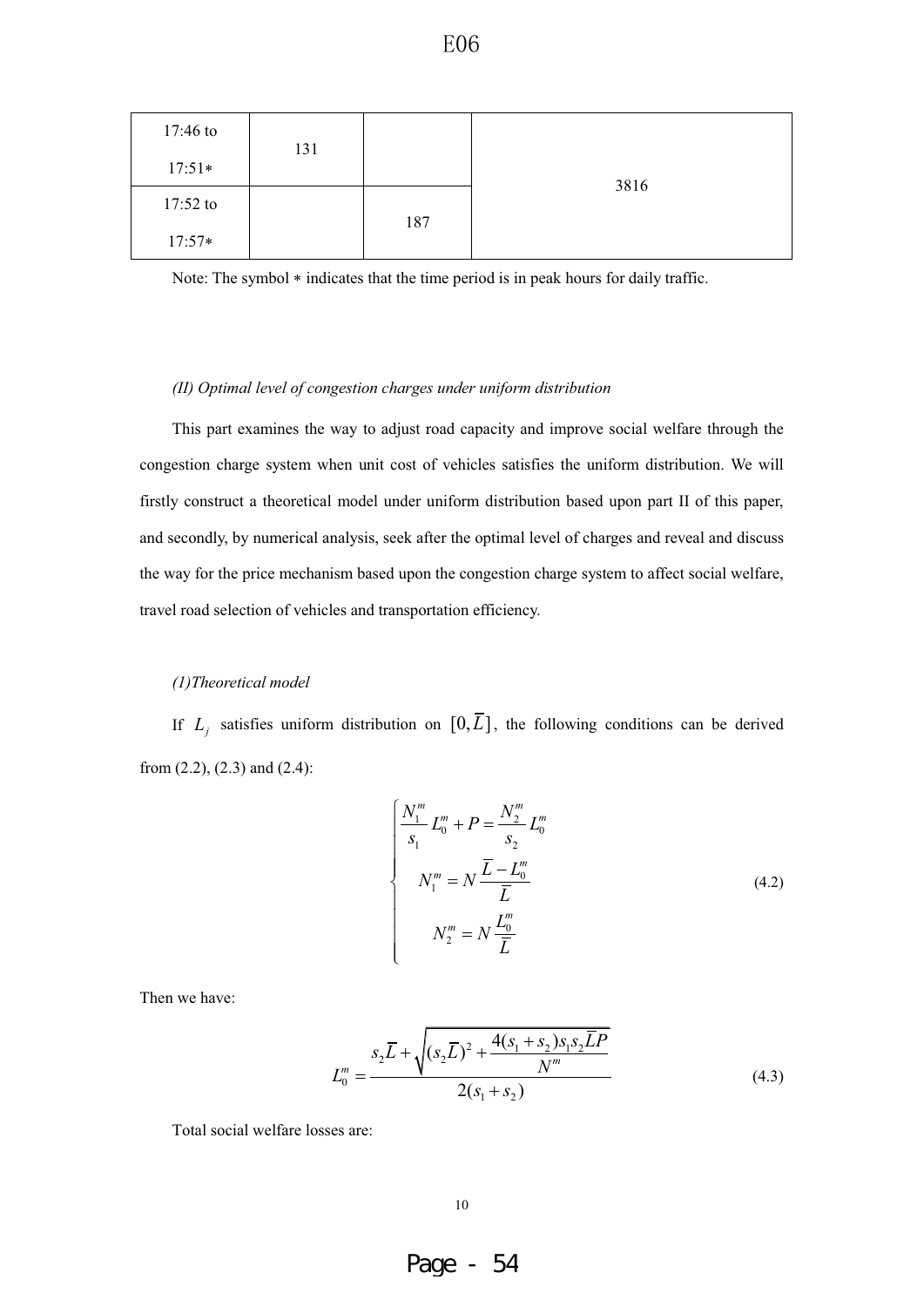(

$$
W = \sum_{m} \frac{(N^{m})^{2}}{2\overline{L}^{2}} \left[ \frac{(\overline{L} - L_{0}^{m})^{2}(\overline{L} + L_{0}^{m})}{s_{1}} + \frac{(L_{0}^{m})^{3}}{s_{2}} \right]
$$
(4.4)

#### *(2)Calculations and analysis*

We will firstly calculate the optimal level of congestion charges at the Tunnel minimizing the total welfare losses when actual traffic flow at peak hours  $N<sup>H</sup>$  are respectively of 10,000, 15,000 and 20,000, actual traffic flow at off peak hours  $N<sup>L</sup>$  are respectively of 6,000 and 10,000, and maximum unit time costs of vehicles are respectively of RMB 10, 20, 30, 50 and 100. Results are shown in Table 2.

| $N^H$         | $N^L$         | $\bar{L}$ | $P^*$ | W         | W'        | Social Welfare |
|---------------|---------------|-----------|-------|-----------|-----------|----------------|
| (ten thousand | (ten thousand |           | (RMB) | $(x10^5)$ | $(x10^5)$ | Improvement    |
| units)        | units)        | (RMB)     |       | RMB)      | RMB)      | $(1-W/W')$     |
| 1.0           | 0.6           | 10        | 3.67  | 1.06      | 1.13      | 6.66%          |
| 1.5           | 0.6           | 10        | 5.06  | 2.04      | 2.18      | 6.24%          |
| 2.0           | 1.0           | 10        | 7.01  | 3.90      | 4.17      | 6.47%          |
| 1.0           | 0.6           | 20        | 7.34  | 2.12      | 2.27      | 6.66%          |
| 1.5           | 0.6           | 20        | 10.11 | 4.08      | 4.35      | 6.24%          |
| 2.0           | 1.0           | 20        | 14.02 | 7.79      | 8.33      | 6.47%          |
| $1.0\,$       | 0.6           | 30        | 11.01 | 3.17      | 3.40      | 6.66%          |
| 1.5           | 0.6           | 30        | 15.17 | 6.12      | 6.53      | 6.24%          |
| 2.0           | 1.0           | 30        | 21.03 | 11.69     | 12.50     | 6.47%          |
| $1.0\,$       | 0.6           | 50        | 18.34 | 5.29      | 5.67      | 6.66%          |
| 1.5           | 0.6           | 50        | 25.28 | 10.20     | 10.88     | 6.24%          |
| 2.0           | 1.0           | 50        | 35.06 | 19.48     | 20.83     | 6.47%          |
| 1.0           | 0.6           | 100       | 36.69 | 10.58     | 11.33     | 6.66%          |

Table 2 Optimal Level of Congestion Charges and Social Welfare Improvement under Uniform Distribution

11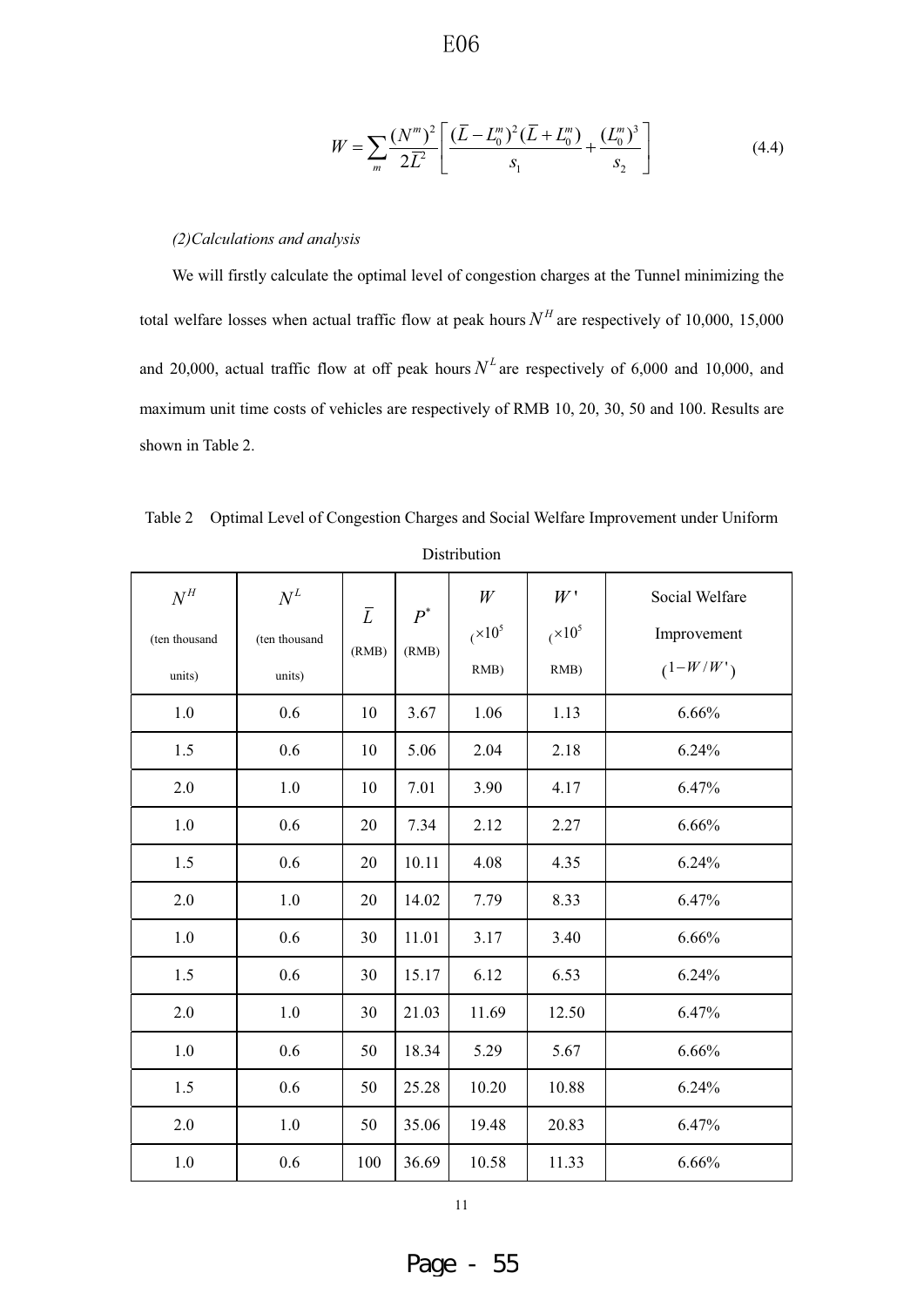|     | 0.6 | 100 | 50.56 | 20.39 | 21.75 | $6.24\%$ |
|-----|-----|-----|-------|-------|-------|----------|
| 2.0 | 1.0 | 100 | 70.12 | 38.97 | 41.67 | 6.47%    |

Note: *W* indicates the total social welfare losses of the Tunnel under the optimal level of congestion charges  $P^*$ ,  $W$  indicates the total social welfare losses if the congestion charge system is unavailable.  $1 - W/W$  reflects the reduction of total social welfare losses after tolls charged at the Tunnel.

It can be seen from Table 2 that, when unit cost of vehicles satisfies uniform distribution, tolls charged at the Tunnel based upon minimized total social time costs will effectively reduce the total social time costs by 6% to 7%. The congestion charge system enables crowd with higher unit cost (that is, higher requirements on road traffic) to pass through in a shorter time after completion of payment less than their time costs. From the perspective of society as a whole, we may give priority to crowd with higher requirements on road traffic to pass through by use of the price mechanism and meanwhile control losses thus caused to crowd with lower requirements on road traffic within certain limits, thereby effectively improving the transportation efficiency aimed at the overall social welfare.

We can also come to conclusions as below by further observations towards Table 2. Firstly, the higher  $N<sup>H</sup>$  (that is, the higher actual traffic flow during peak hours together with the higher maximum unit time costs of vehicles), the higher optimal tolls charged by the Tunnel, it fully reflects the economic laws of "high demand - high price". Secondly, we also find that, under the uniform distribution, improvement of the total social welfare losses is mainly affected by traffic flow at peak hours and off peak hours, while welfare improvement will not be affected by the changes of  $\overline{L}$ .

Based upon the theoretical model constructed in this part, we can analyze variations of travel road selection and speed of vehicles in Tunnels by numerical analysis (See Table 3 and Table 4).

Table 3 shows effects of variations of actual traffic flow on travel road selection of vehicles. The left figure of Table 3 shows the increase of actual traffic flow during peak hours (keep traffic flow at off peak hours unchanged), the right figure of Table 3 shows the increase of actual traffic flow during off peak hours (keep traffic flow at peak hours unchanged). The horizontal axis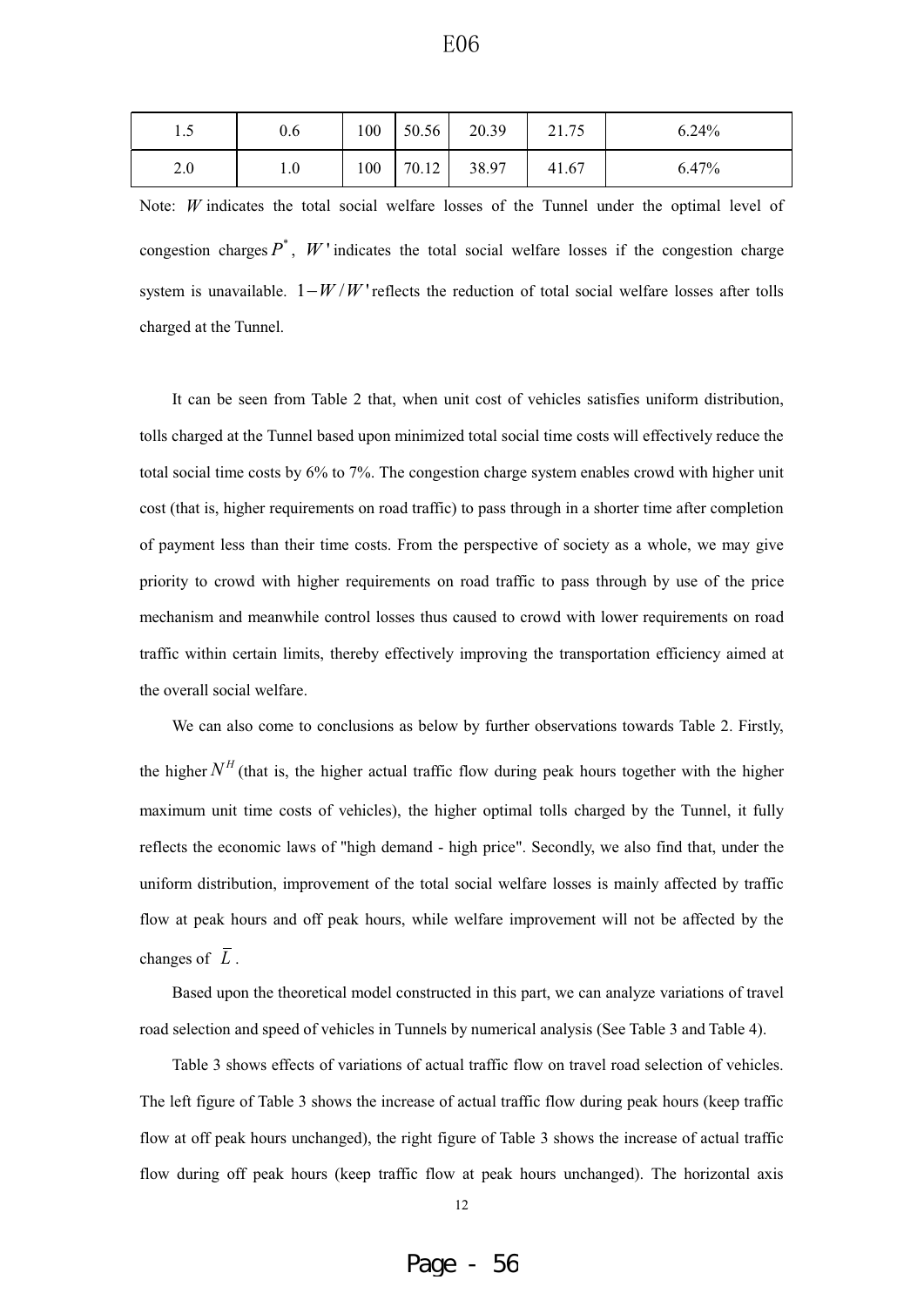represents the actual traffic flow, and the vertical axis represents the proportion of vehicles selecting to travel in Tunnel by paying tolls, that is  $\frac{1}{1}$ *m m*  $\frac{N_1^m}{N^m}$  (*m*  $\in$  {*H*, *L*} ). On the whole,

proportion of vehicles selecting the Tunnel at peak hours is relatively stable, less affected by variations of actual traffic flow; on the contrary, proportion of vehicles selecting the Tunnel at off peak hours will encounter a great change when actual traffic flow varies. Specifically, the left figure of Table 3 indicates that amount of vehicles selecting the Tunnel will increase slowly as traffic flow at peak hours increases, while vehicles selecting the Tunnel will reduce rapidly at off peak hours. This is because that increase of traffic flow enables the improvement of  $P^*$ , thereby greatly reducing the tendency of road users to select the Tunnel at off peak hours. Similarly, we can observe from the right figure of Table 3 that  $P^*$  increases due to increase of traffic flow at off peak hours and that amount of vehicles selecting the Tunnel during peak hours is reduced.

#### Table 3 Variations of Travel Road Selection of Vehicles



Table 4 reflects the way for travel speed in Tunnel to change as traffic flow varies. The travel speed in Tunnel stated in Table 4 is a relative speed to that on the Bridge, that is,  $\frac{2}{3}$ 1 *m m t t*  $(m \in \{H, L\})$ . Similar to Table 3, whether in peak hours or off peak hours, the changes to the

actual traffic flow will not significantly impact the travel speed in Tunnel during peak hours, but

Page - 57

## E06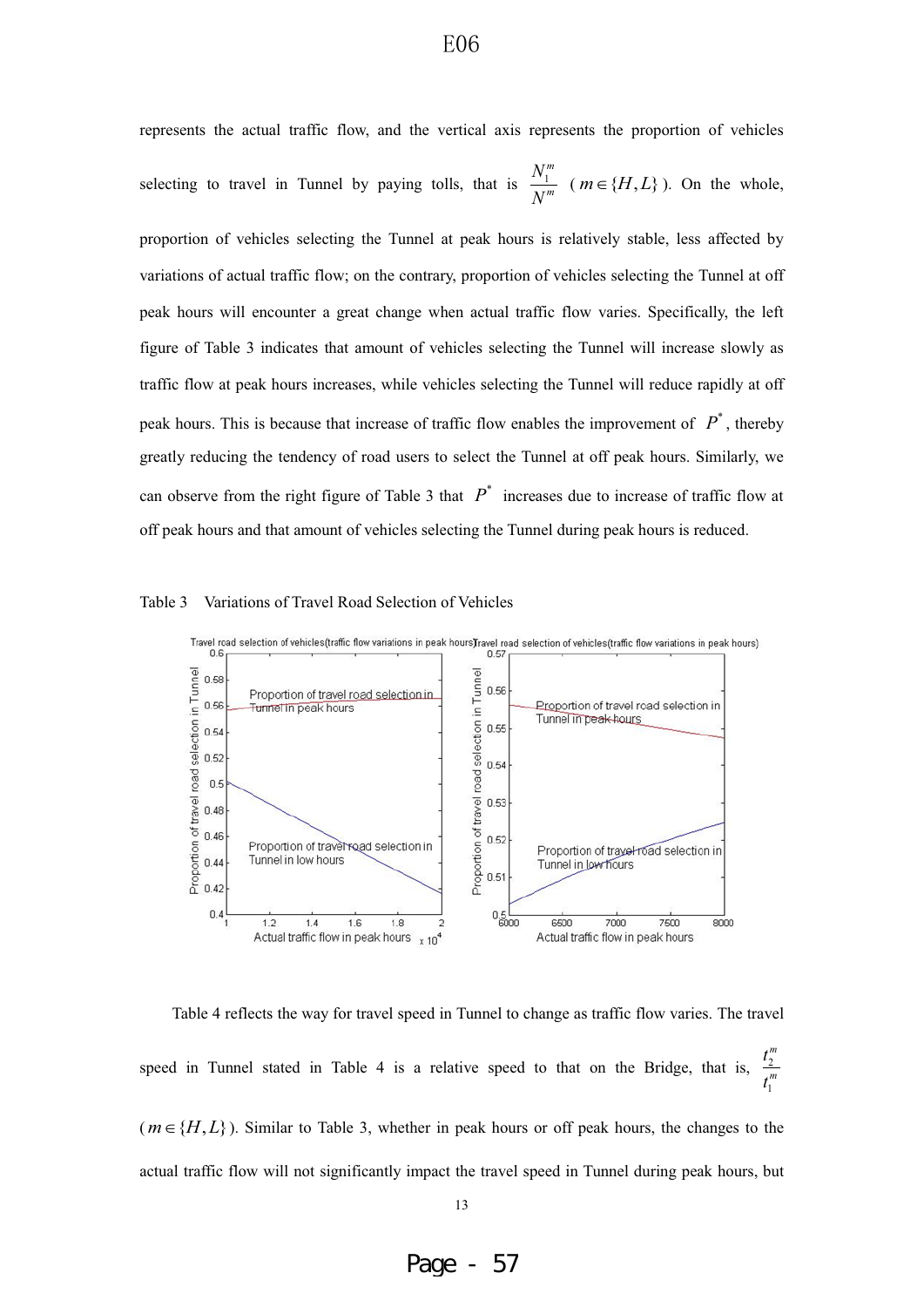will have an obvious impact on that during off peak hours. In view of the left figure of Table 4, travel speed in Tunnel in peak hours declines gradually as actual traffic flow increases at the same time, while the travel speed in Tunnel in off peak hours increases rapidly. This phenomenon can be explained by use of the price mechanism according to Table 3. As shown in Table 3, as traffic flow in peak hours increases,  $P^*$  will be adjusted accordingly and enable the proportion of vehicles traveling in Tunnel to be relatively stable, and thus keep the relative speed in Tunnel stable. However, for off peak hours, relative time for vehicles passing through the Tunnel will be rapidly shortened as vehicles traveling in Tunnel drastically reduce. Similarly, we can explain the phenomenon shown in the right figure of Table 4.

In view of the above analysis, it can be seen that the price mechanism is vital in improving social welfare, regulating road capacity and enhancing traffic efficiency.





*(III) Optimal level of congestion charges under truncated normal distribution*

#### *(1) Theoretical model*

The  $\overline{L}$  is the maximum unit time cost for vehicles, and we assume that the standard deviation of original normal distribution  $\sigma$  satisfies:

$$
2\sigma = \overline{L} \tag{4.5}
$$

According to the property of normal distribution, the assumption enables  $\overline{L}$  to be effectively in line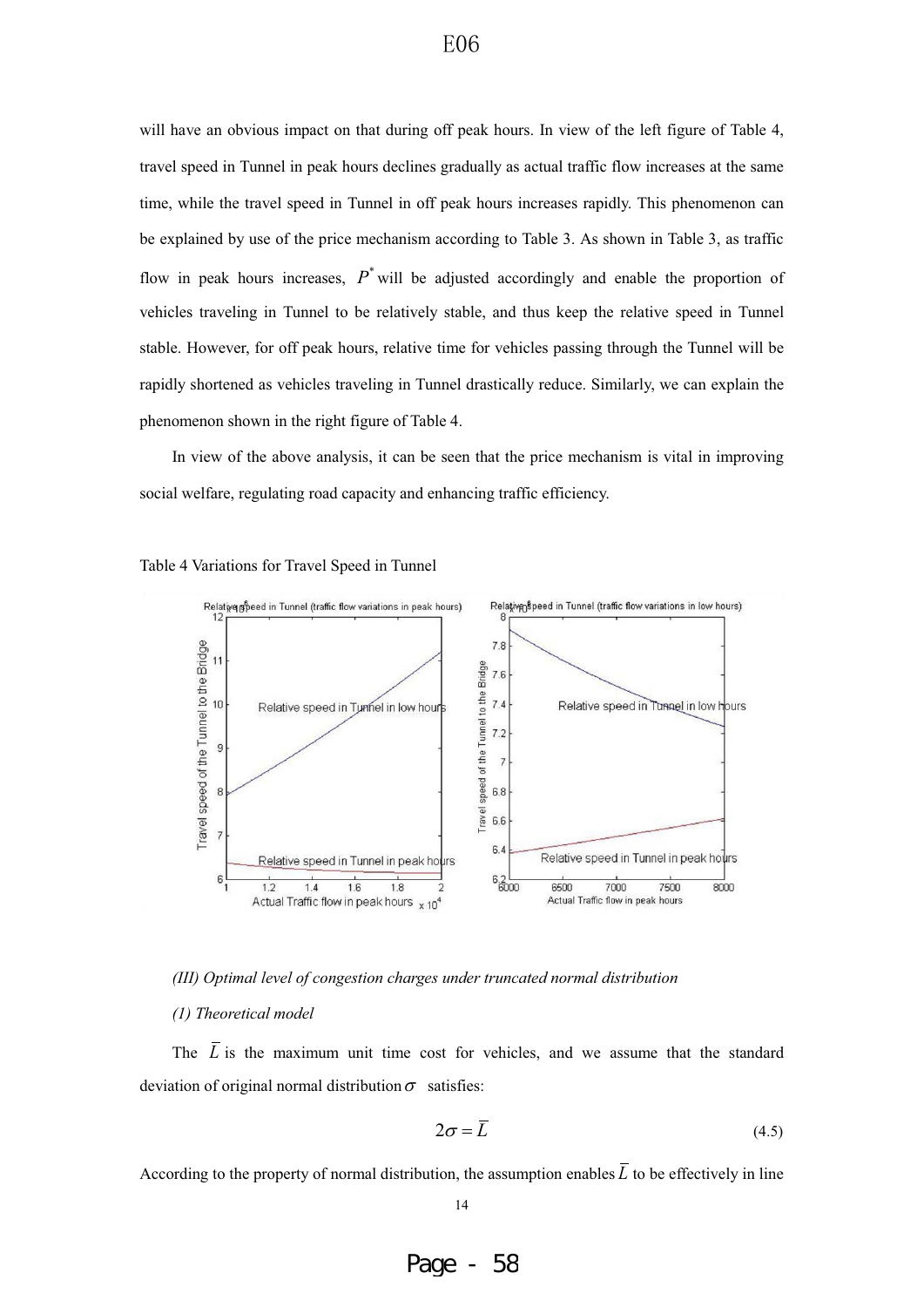with the meaning of "maximum". To simplify the analysis, we further assume that the mean value of normal distribution is 0 (zero). According to the property of normal distribution,

$$
\frac{2L_j}{\overline{L}} \sim N(0,1) \tag{4.6}
$$

The  $L_j$  is truncated at 0 and  $\overline{L}$ , according to the property of truncated normal distribution,

$$
\Pr\left(L_j > L_0^m \middle| 0 \le L_j \le \overline{L}\right) = \Pr\left(\frac{2L_j}{\overline{L}} > \frac{2L_0^m}{\overline{L}} \middle| 0 \le \frac{2L_j}{\overline{L}} \le 2\right)
$$
\n
$$
= \frac{\Phi(2) - \Phi\left(\frac{2L_0^m}{\overline{L}}\right)}{\Phi(2) - \Phi(0)}
$$
\n
$$
\approx 2 - 2\Phi\left(\frac{2L_0^m}{\overline{L}}\right) \tag{4.7}
$$

$$
\Pr\left(L_{j} \le L_{0}^{m} \middle| 0 \le L_{j} \le \overline{L}\right) = \frac{\Phi(\frac{2L_{0}^{m}}{\overline{L}}) - \Phi(0)}{\Phi(2) - \Phi(0)}
$$
\n
$$
\approx 2\Phi(\frac{2L_{0}^{m}}{\overline{L}}) - 1
$$
\n(4.8)

In which,  $\Phi(\cdot)$  is the cumulative distribution function of normal distribution. For any value of m, we can solve for the following by substitution of (4.7) and (4.8) into (3.2):

$$
P = N^{m} L_{0}^{m} \left[ \frac{2\Phi(\frac{2L_{0}^{m}}{\overline{L}}) - 1}{s_{2}} - \frac{2 - 2\Phi(\frac{2L_{0}^{m}}{\overline{L}})}{s_{1}} \right]
$$
(4.9)

According to the property of truncated normal distribution, for  $\varepsilon \sim N(0,1)$ ,

$$
E(\varepsilon \mid \varepsilon > c) = \frac{\phi(c)}{1 - \Phi(c)}\tag{4.10}
$$

$$
E(\varepsilon |0 \le \varepsilon \le c) = \frac{\phi(0) - \phi(c)}{\Phi(c) - \Phi(0)}
$$
(4.11)

In which,  $\phi(\cdot)$  is the probability density function of standard normal distribution.

By use of (4.10) and (4.11), we can conclude

15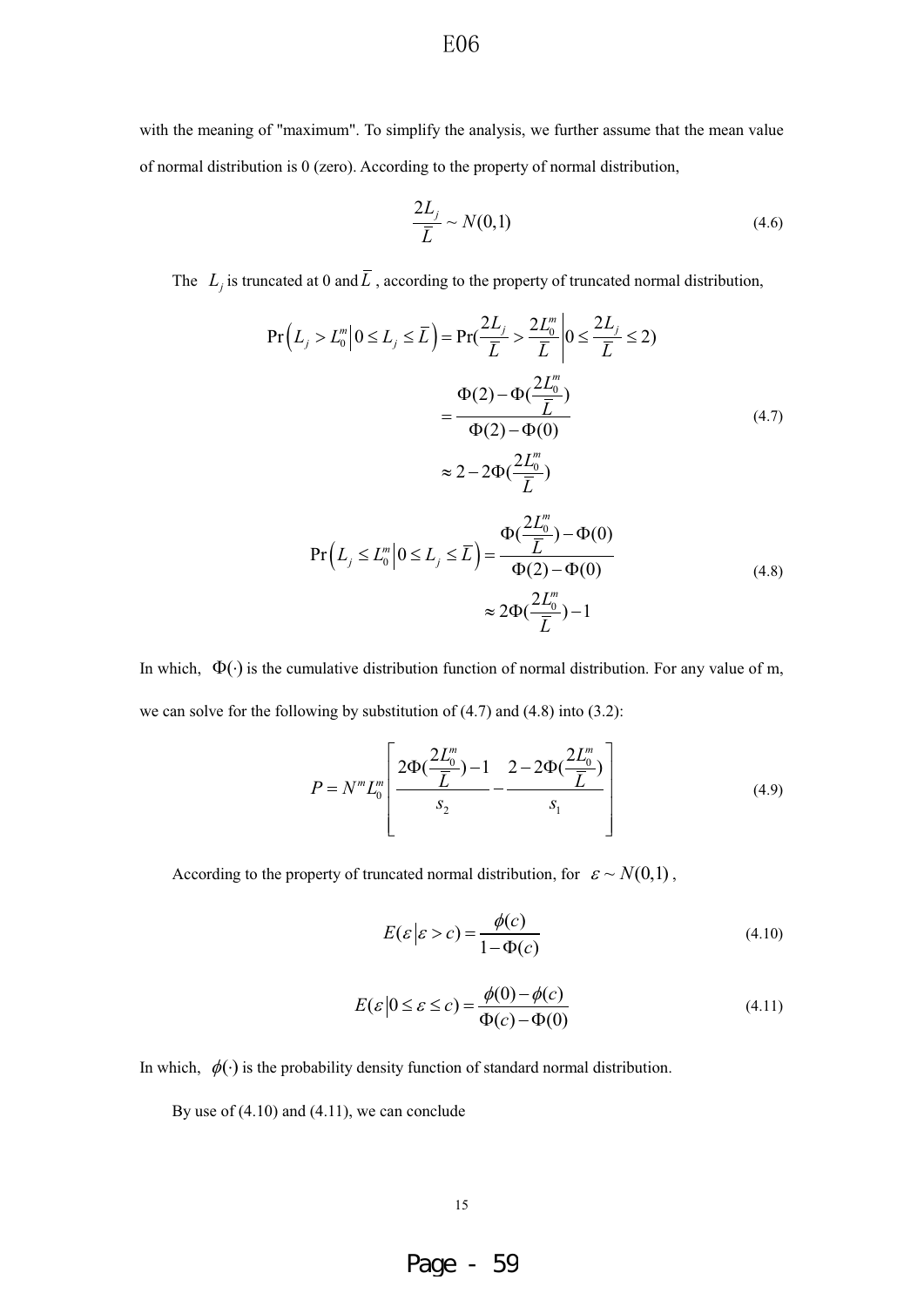$$
\int_{L_0^m}^{L} L_j dF(L_j | 0 \le L_j \le \bar{L}) = \int_{L_0^m}^{L} L_j \frac{f(L_j, 0 \le L_j \le \bar{L})}{\Phi(2) - \Phi(0)} dL_j
$$
\n
$$
= \frac{1}{\Phi(2) - \Phi(0)} \int_{-\infty}^{+\infty} L_j f(L_j, L_0^m \le L_j \le \bar{L}) dL_j
$$
\n
$$
= \frac{1}{\Phi(2) - \Phi(0)} \int_{-\infty}^{+\infty} L_j f(L_j | L_0^m \le L_j \le \bar{L}) \left[ \Phi(2) - \Phi(\frac{2L_0^m}{\bar{L}}) \right] dL_j
$$
\n
$$
= \left[ \frac{\Phi(2) - \Phi(\frac{2L_0^m}{\bar{L}})}{\Phi(2) - \Phi(0)} \right] E(L_j | L_0^m < L_j \le \bar{L})
$$
\n
$$
= \left[ \frac{\Phi(2) - \Phi(\frac{2L_0^m}{\bar{L}})}{\Phi(2) - \Phi(0)} \right] \frac{\bar{L}}{2} E(\frac{2L_j}{\bar{L}} | \frac{2L_0^m}{\bar{L}} < \frac{2L_j}{\bar{L}} \le 2)
$$
\n
$$
\approx \bar{L} \phi(\frac{2L_0^m}{\bar{L}})
$$

(4.12)

Similarly

$$
\int_0^{L_0^m} L_j dF(L_j) \approx \overline{L} \left[ \phi(0) - \phi(\frac{2L_0^m}{\overline{L}}) \right]
$$
\n(4.13)

By substitution of (4.12) and (4.13) into the total social welfare losses (3.6), we can solve for  $L_0^m$ , that is, the solution of the constrained optimization problem as below:

$$
\min_{\{L_0^H, L_0^L\}} W = \sum_{m \in \{L, H\}} (N^m)^2 \overline{L} \left[ \frac{\left(2 - 2\Phi(\frac{2L_0^m}{\overline{L}})\right)^2 \phi(\frac{2L_0^m}{\overline{L}}) + \frac{\left(2\Phi(\frac{2L_0^m}{\overline{L}}) - 1\right)^2 \left(\phi(0) - \phi(\frac{2L_0^m}{\overline{L}})\right)}{s_2}\right]
$$
\ns.t. 
$$
N^H L_0^H \left[ \frac{2\Phi(\frac{2L_0^H}{\overline{L}}) - 1}{s_2} - \frac{2 - 2\Phi(\frac{2L_0^H}{\overline{L}})}{s_1} \right] = N^L L_0^L \left[ \frac{2\Phi(\frac{2L_0^L}{\overline{L}}) - 1}{s_2} - \frac{2 - 2\Phi(\frac{2L_0^L}{\overline{L}})}{s_1} \right] \ge 0
$$
\n(3.14)

By solving for the solution of the optimization problem  $L_0^m$  above and substituting it into (4.9), we will conclude the optimal level of congestion charge  $P^*$  when the unit time cost for vehicles is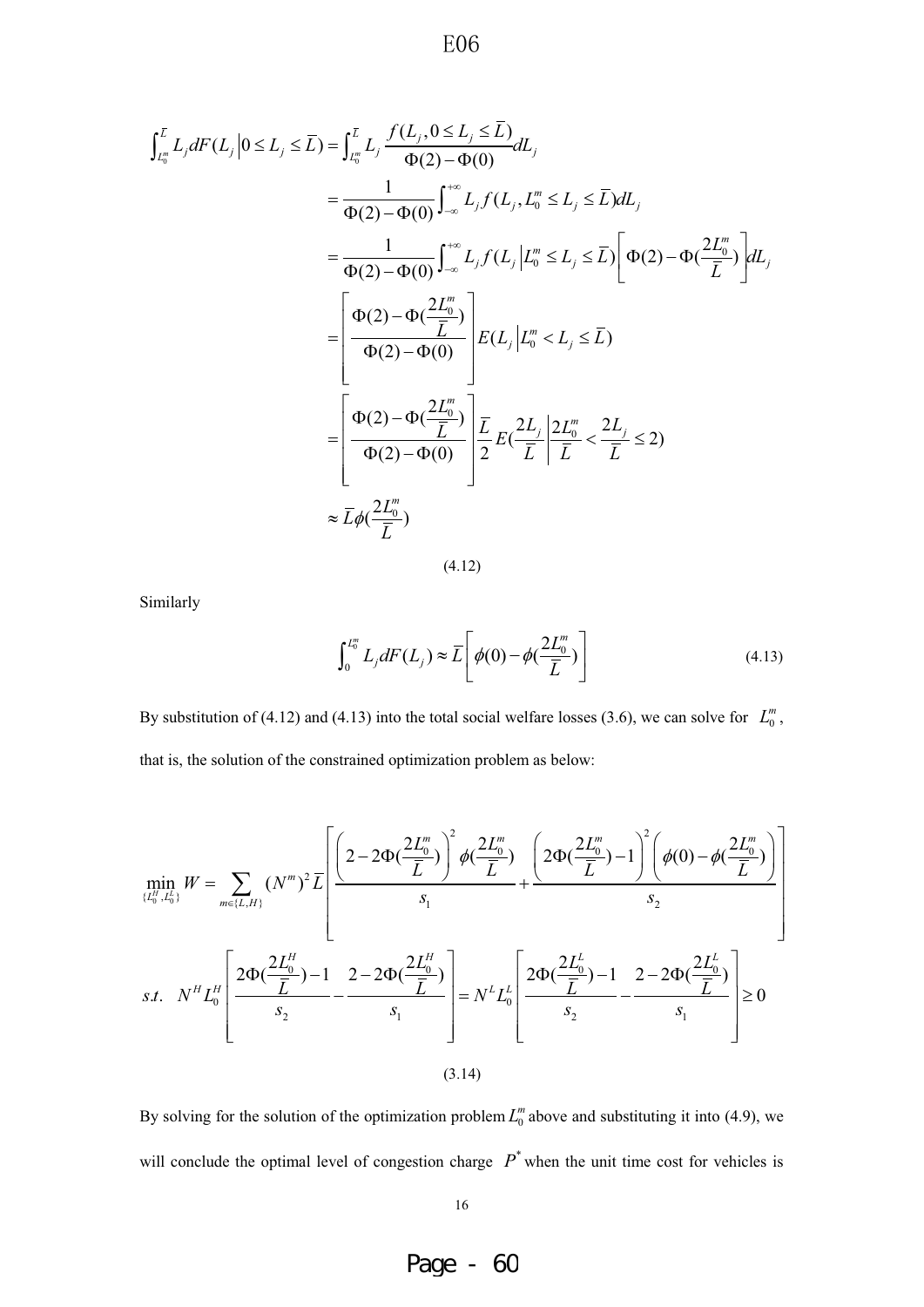under truncated normal distribution.

#### *(2) Calculations and analysis*

We also calculate the optimal level of congestion charges and corresponding social welfare improvement when actual traffic flow at peak hours  $N<sup>H</sup>$  are respectively of 10,000, 15,000 and 20,000, actual traffic flow at off peak hours  $N<sup>L</sup>$  are respectively of 6,000 and 10,000, and maximum unit time costs of vehicles are respectively of RMB 10, 20, 30, 50 and 100. Calculations are shown in Table 5.

Table 5 Optimal Level of Congestion charges and Corresponding Social Welfare Improvement under Truncated Normal Distribution

| $N^H$<br>(ten<br>thousand<br>units) | $N^L$<br>(ten<br>thousand<br>units) | $\overline{L}$<br>(RMB) | $P^*$<br>(RMB) | W<br>$(x10^5)$ RMB) | W'<br>$(x10^5)$ RMB) | Welfare<br>Improvement<br>$(1-W/W')$ |
|-------------------------------------|-------------------------------------|-------------------------|----------------|---------------------|----------------------|--------------------------------------|
| 1.0                                 | 0.6                                 | 10                      | 4.11           | 0.41                | 0.904                | 54.65%                               |
| 1.5                                 | 0.6                                 | 10                      | 5.78           | 0.81                | 1.744                | 53.56%                               |
| 2.0                                 | 1.0                                 | 10                      | 7.97           | 1.53                | 3.336                | 54.14%                               |
| 1.0                                 | 0.6                                 | 20                      | 8.28           | 0.82                | 1.816                | 54.85%                               |
| 1.5                                 | 0.6                                 | 20                      | 11.69          | 1.61                | 3.48                 | 53.74%                               |
| 2.0                                 | 1.0                                 | 20                      | 15.93          | 3.05                | 6.664                | 54.23%                               |
| 1.0                                 | 0.6                                 | 30                      | 12.10          | 1.23                | 2.72                 | 54.78%                               |
| 1.5                                 | 0.6                                 | 30                      | 17.53          | 2.42                | 5.224                | 53.68%                               |
| 2.0                                 | 1.0                                 | 30                      | 23.80          | 4.58                | 10                   | 54.20%                               |
| 1.0                                 | 0.6                                 | 50                      | 20.67          | 2.06                | 4.536                | 54.59%                               |
| 1.5                                 | 0.6                                 | 50                      | 29.02          | 4.03                | 8.704                | 53.70%                               |
| 2.0                                 | 1.0                                 | 50                      | 39.83          | 7.63                | 16.664               | 54.21%                               |
| 1.0                                 | 0.6                                 | 100                     | 41.16          | 4.11                | 9.064                | 54.66%                               |

17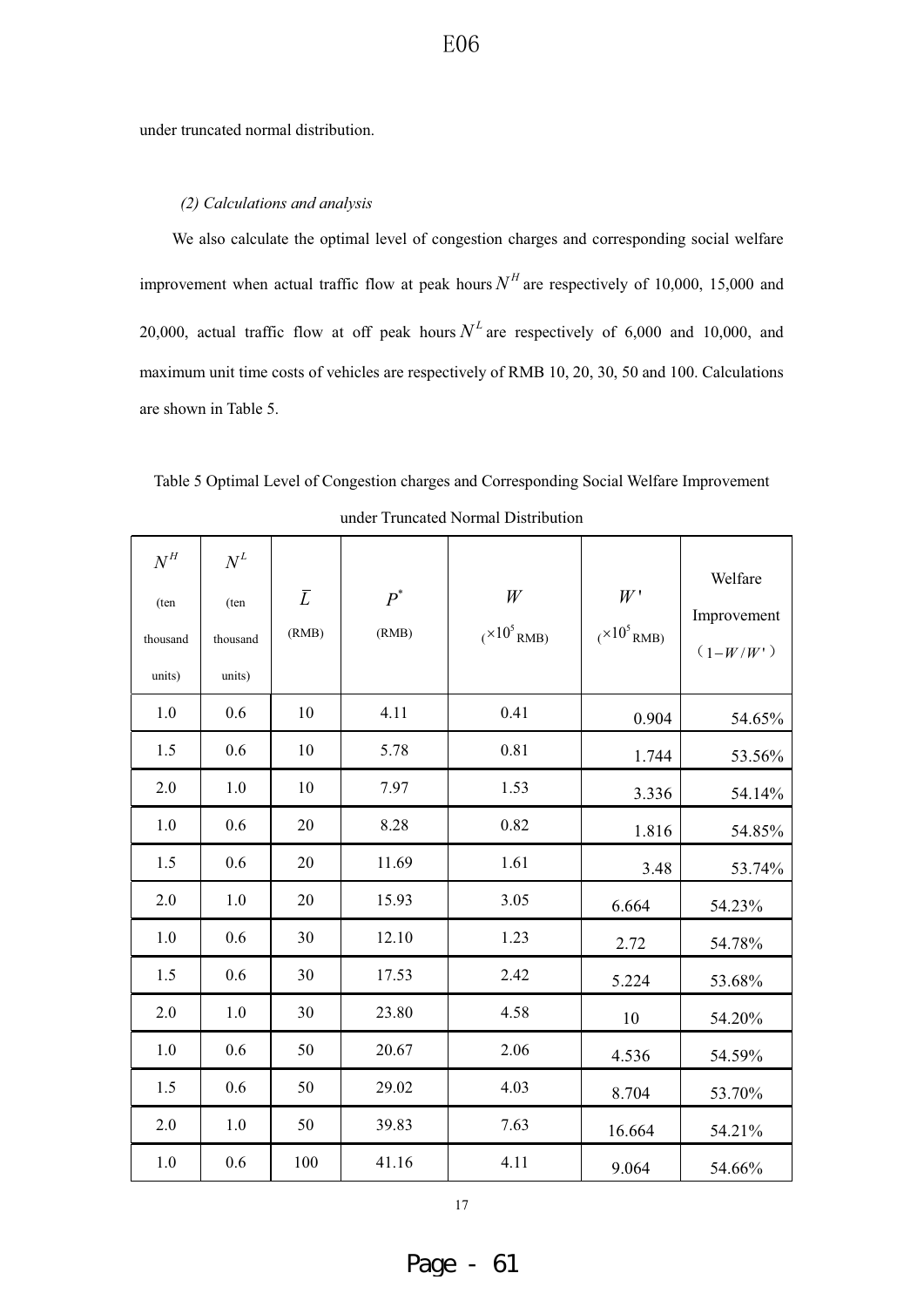| -<br>1.J | 0.6 | 100 | 58.11 | 8.05  | 17.4   | 53.74% |
|----------|-----|-----|-------|-------|--------|--------|
| 2.0      | ι.υ | 100 | 80.55 | 15.25 | 33.336 | 54.25% |

Note: The *W* indicates the total social welfare losses of the Tunnel under the optimal level of congestion charges  $P^*$ , the *W* 'indicates the total social welfare losses if the congestion charge system is unavailable. The  $1 - W/W$  reflects the reduction of total social welfare losses after tolls charged at the Tunnel.

The most significant difference between calculations in Table 5 and Table 2 is that the optimal congestion charges charged in Tunnel will greatly reduce the total social cost by at least 60% when unit time cost for vehicles satisfies truncated normal distribution, while the congestion charge system under uniform distribution can only reduce the total social costs by 6% to 7%. The calculations demonstrate that the price mechanism based on the congestion charge system has different effects for different distributions of unit time costs, and that public regulators should, during the establishment of charging policies, take into account the traffic flow, road capacity and other actual factors, and comprehensively examine related information to road users. In addition to welfare improvement, other natures of optimal congestion charges under truncated normal distribution are basically in line with that under uniform distribution.

## **IV. Conclusion**

As an important tool to regulate traffic demand by public regulators, a reasonable congestion charge system is effective to alleviate traffic congestion and can enhance the level of social welfare. This paper has constructed the optimal pricing model of congestion charges based upon total social welfare losses minimization. And by using numerical analysis, we conclude that overall social welfare losses will be effectively reduced by allowing road users to bear a higher time cost in order to use road resources with priority after certain payment, or to bear a lower time cost to use other alternative roads. This paper also concludes that if there are multiple roads for selection and road capacities are different, relative travel speed and proportion for selection of roads with high road capacity during peak hours may be relatively stable, but may encounter large changes during off peak hours as traffic flow varies.

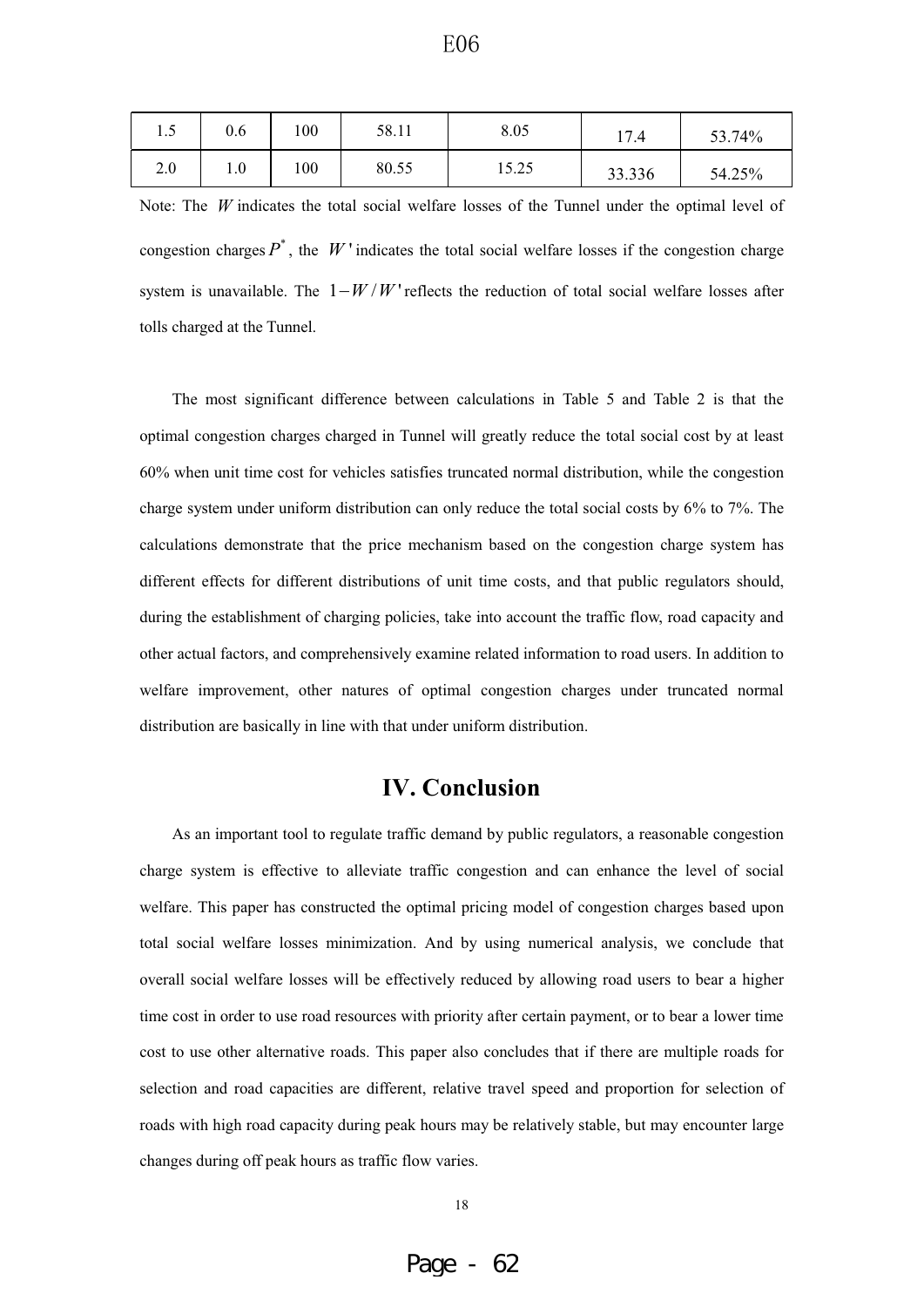This paper concludes that public regulators, when managing the road demand by use of the price mechanism, need pay attention to the price mechanism that may have complicated influence to behaviors of road users. For example, in order to ensure the transport efficiency during peak hours, congestion charges on roads with high road capacity would be higher, therefore, road users would not select the road with high road capacity, thereby resulting in a waste of road resources.

On the basis of this paper, we can further examine the price mechanism of optimal congestion charges under conditions of other time cost distributions and availability of multiple alternative roads. At the same time, we can also discuss how to charge peak and off peak hours with different fees, and the way to use different charging methods in the most efficient manner (for example, charged by frequency, day, month and year, and charged by bundling with other transport services), etc.

## **References**

- [1] Arnott, R.;A. De Palma and R. Lindsey. 1990. "Economics of a Bottleneck." *Journal of Urban Economics*, 27(1), 111-30.
- [2] Braid, R.M. 1989. "Uniform Versus Peak-Load Pricing of a Bottleneck with Elastic Demand." *Journal of Urban Economics*, 26(3), 320-27.
- [3] Button, K.J. and E.T. Verhoef. 1998. *Road Pricing, Traffic Congestion and the Environment: Issues of Efficiency and Social Feasibility*. Edward Elgar Publishing.
- [4] Pigou, A.C. 1920. *The Economics of Welfare*.
- [5] Vickrey, W.S. 1969. "Congestion Theory and Transport Investment." *The American Economic Review*, 59(2), 251-60.

19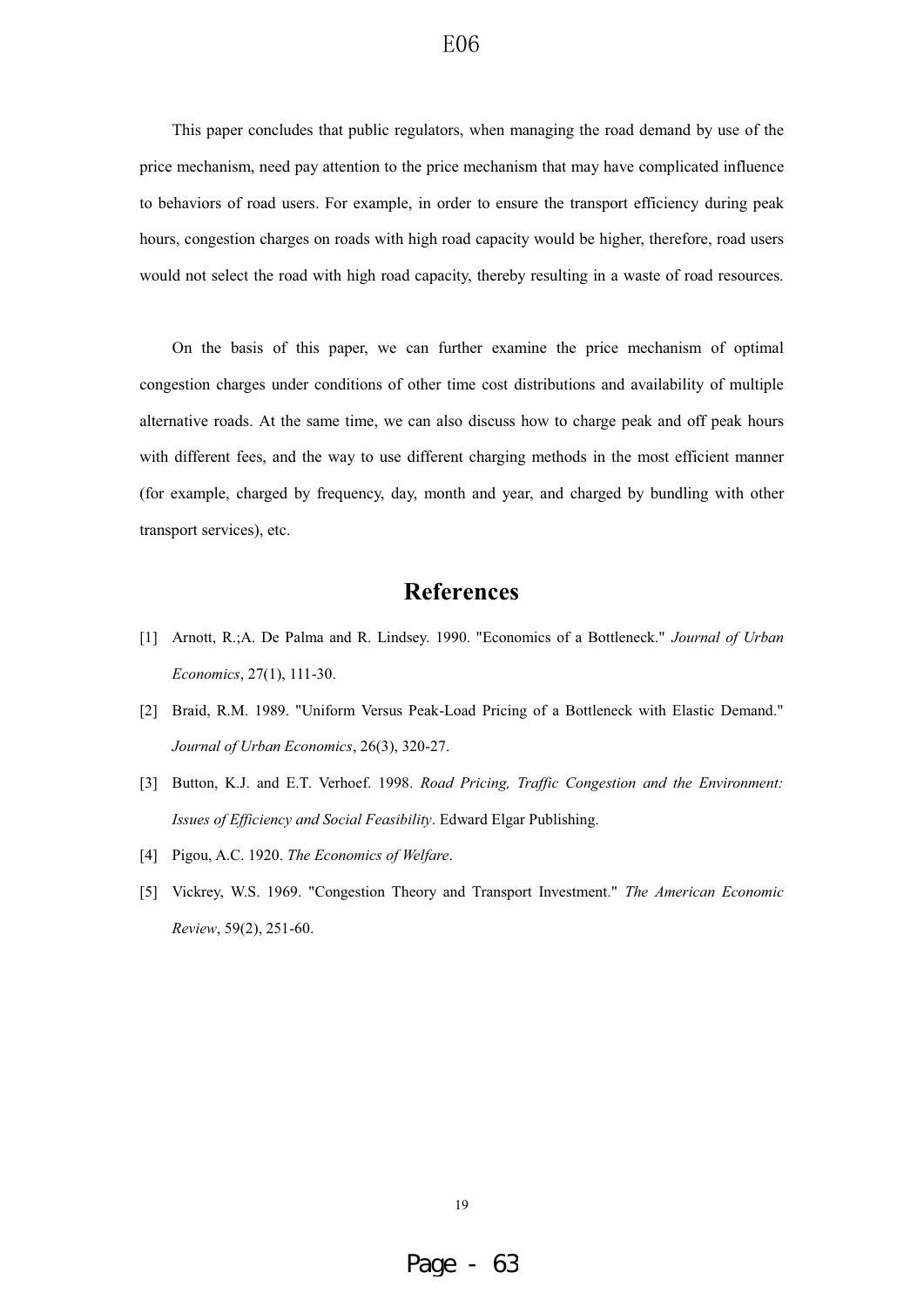## **Appendix**

1. Matlab program code calculated in Table 2

function y=findminWelfareUniform(NH,NL,s1,s2,Lup)

y=fminbnd(@WelfareUniform,0,Lup);

function y=WelfareUniform(P)

y=NH^2/(2\*Lup^2)\*((Lup-((s2\*Lup+sqrt((s2\*Lup)^2+4\*(s1+s2)\*s1\*s2\*Lup \*P/NH))/(2\*(s1+s2))))^2\*(Lup+((s2\*Lup+sqrt((s2\*Lup)^2+4\*(s1+s2)\*s1\*s2\*Lup \*P/NH))/(2\*(s1+s2))))/s1+((s2\*Lup+sqrt((s2\*Lup)^2+4\*(s1+s2)\*s1\*s2\*Lup\*P/N H))/(2\*(s1+s2)))^3/s2)+NL^2/(2\*Lup^2)\*((Lup-((s2\*Lup+sqrt((s2\*Lup)^2+4\*(s1 +s2)\*s1\*s2\*Lup\*P/NL))/(2\*(s1+s2))))^2\*(Lup+((s2\*Lup+sqrt((s2\*Lup)^2+4\*(s1 +s2)\*s1\*s2\*Lup\*P/NL))/(2\*(s1+s2))))/s1+((s2\*Lup+sqrt((s2\*Lup)^2+4\*(s1+s2)\*s  $1*s2*Lup*P/NL)/(2*(s1+s2))$  $(3/s2);$ 

end

```
function y=averageWelfare(x)NH=x(1);NL=x(2);s1=x(3);s2=x(4);Lup=x(5);
y=(NH^2+NL^2)*Lup/(2*(s1+s2));end
```
end

```
function y = WelfareUniform(x)P=x(1):
NH=x(2);
NL=x(3);s1=x(4);
```
 $s2=x(5);$ 

```
Lup=x(6);
```

```
y=NH^2/(2*Lup^2)*((Lup-((s2*Lup+sqrt((s2*Lup)^2+4*(s1+s2)*s1*s2*Lup*P/NH))/(2*(s1
+s2))))^2*(Lup+((s2*Lup+sqrt((s2*Lup)^2+4*(s1+s2)*s1*s2*Lup*P/NH))/(2*(s1+s2))))/s1
+((s2*Lup+sqrt((s2*Lup)^2+4*(s1+s2)*s1*s2*Lup*P/NH))/(2*(s1+s2)))^3/s2)+NL^2/(2*Lu
p^2)*((Lup-((s2*Lup+sqrt((s2*Lup)^2+4*(s1+s2)*s1*s2*Lup*P/NL))/(2*(s1+s2))))^2*(Lup
+((s2*Lup+sqrt((s2*Lup)^2+4*(s1+s2)*s1*s2*Lup*P/NL))/(2*(s1+s2))))/s1+((s2*Lup+sqrt(
(s2*Lup)^{2}+4*(s1+s2)*s1*s2*Lup*P/NL)/(2*(s1+s2))^{3}(s2);
```
end

clear; s1=4000;  $s2 = s1/2$ ; Lup= $50$ ;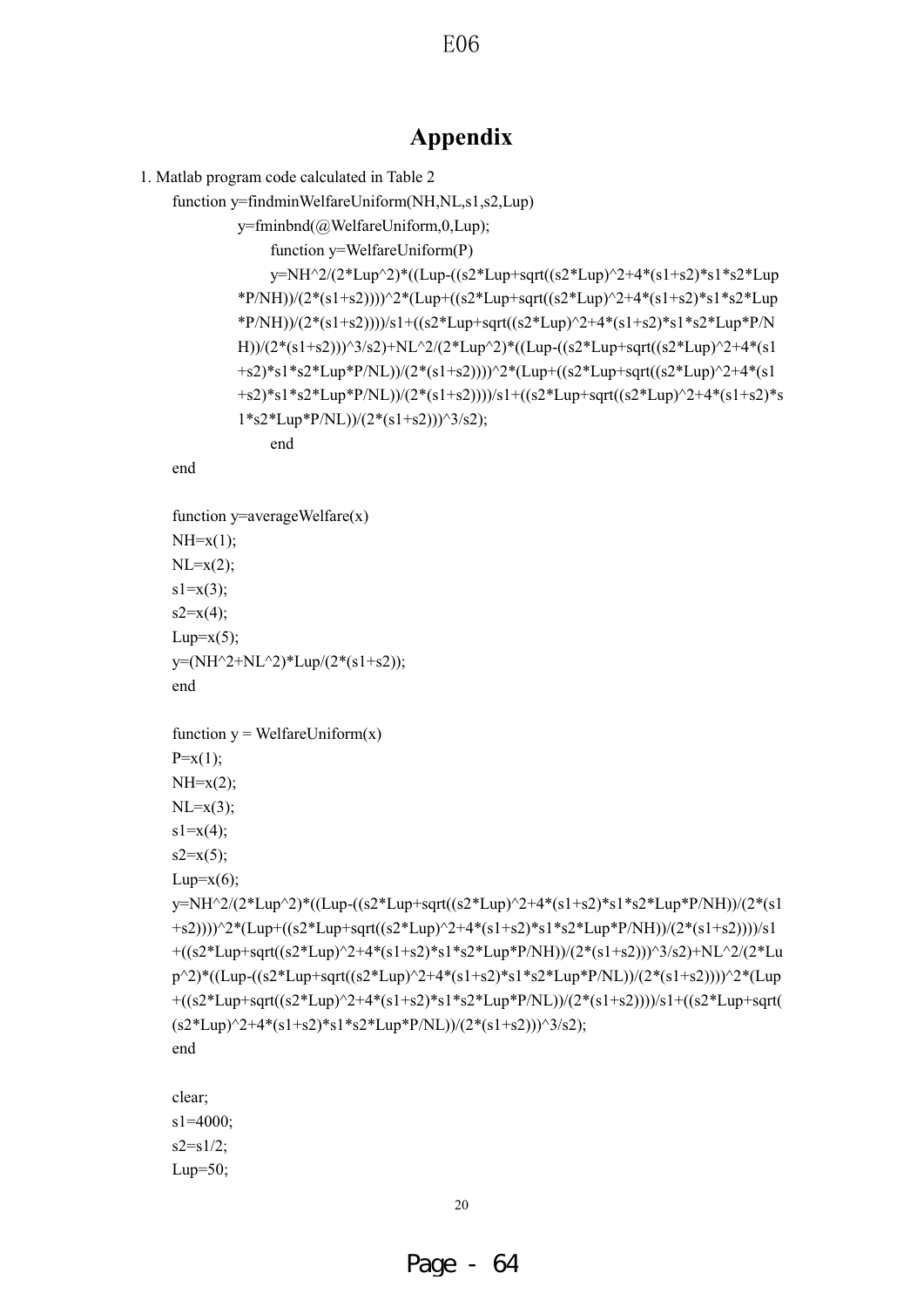```
NH=10000;
NL=6000;
P=findminWelfareUniform(NH,NL,s1,s2,Lup);
x1=[P NH NL s1 s2 Lup];x2=[NH NL s1 s2 Lup];
Wuniform=WelfareUniform(x1);
Waverage=averageWelfare(x2);
Wratio=Wuniform/Waverage;
L0H=(s2*Lup+sqrt((s2*Lup)^2+4*(s1+s2)*s1*s2*Lup*P/NH))/(2*(s1+s2));
L0L=(s2*Lup+sqrt((s2*Lup)^2+4*(s1+s2)*s1*s2*Lup*P/NL))/(2*(s1+s2));
N1H=1-L0H/Lup;
N1L=1-L0L/Lup;
N1Haverage=s1/(s1+s2);
t1H=NH*N1H/s1;
tHaverage=NH/(s1+s2);
tHratio=((1-N1H)*s1)/N1H*s2;
tLratio=((1-N1L)*s1)/N1L*s2;result=[NH NL Lup P Wuniform Waverage Wratio N1H N1L t1H tHaverage tHratio tLratio];
```
2. Matlab program code calculated in Table 3

```
clear;
s1=4000;
s2 = s1/2;
Lup=50;
NH=10000:2:20000;
NL=6000;
P=zeros(numel(NH),1);
L0H=zeros(numel(NH),1);
L0L=zeros(numel(NH),1);
N1H=zeros(numel(NH),1);
N2H=zeros(numel(NH),1);
for i=1:numel(NH)
    P(i)=findminWelfareUniform(NH(i),NL,s1,s2,Lup);
L0H(i)=(s2*Lup+sqrt((s2*Lup)^2+4*(s1+s2)*s1*s2*Lup*P(i)/NH(i)))/(2*(s1+s2));
    L0L(i)=(s2*Lup+sqrt((s2*Lup)^2+4*(s1+s2)*s1*s2*Lup*P(i)/NL))/(2*(s1+s2));
    NIH(i)=1-L0H(i)/Lup;N1L(i)=1-L0L(i)/Lup;end
plot(NH,N1H)
hold on
plot(NH,N1L)
%%%%%%%%%%%%%%%%%%%%%%%%%%%%%%%%%%%%%%
clear;
s1=4000;
```
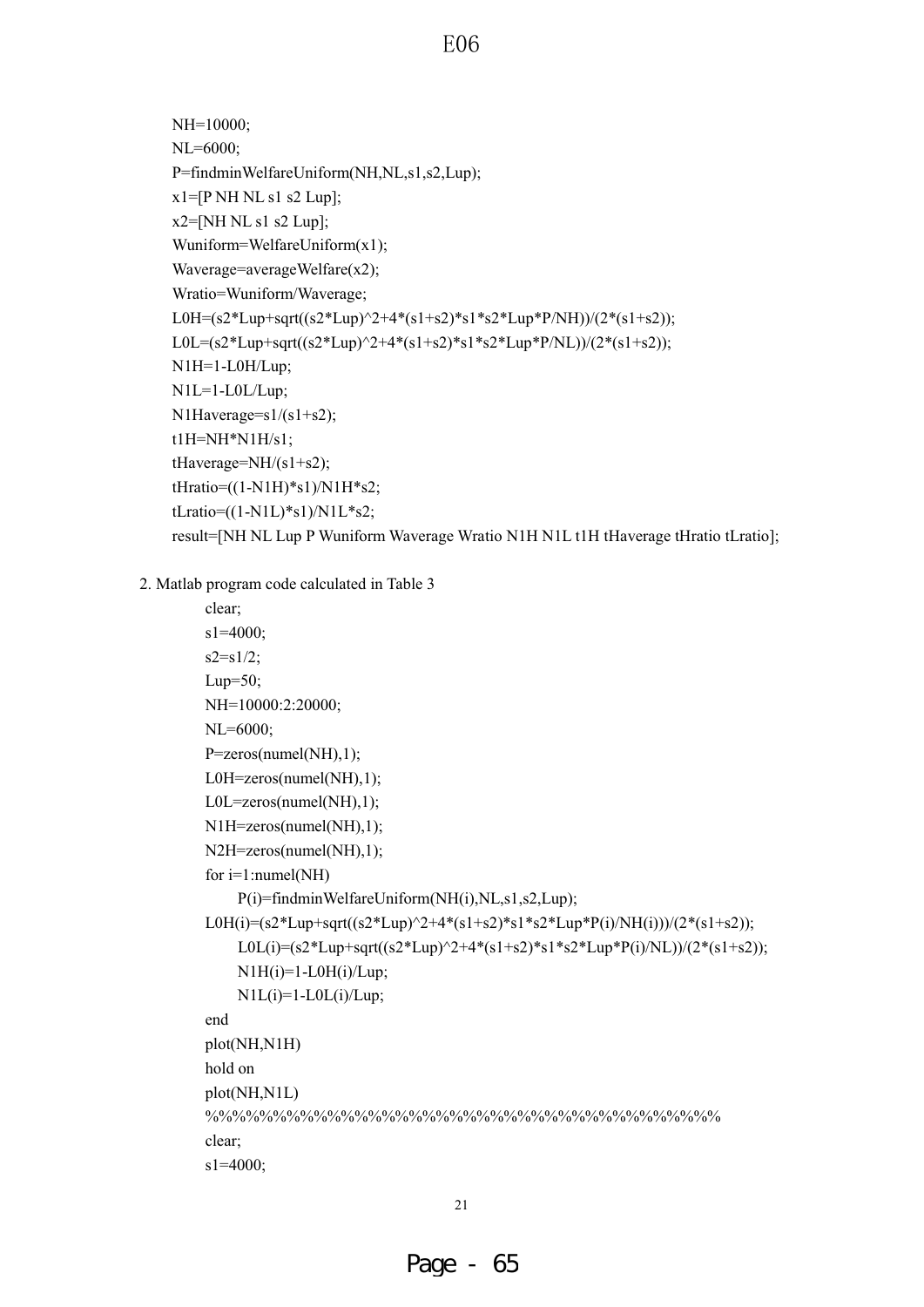```
s2 = s1/2;Lup=50;
        NH=10000;
        NL=6000:2:8000;
        P=zeros(numel(NL),1);
        L0H=zeros(numel(NL),1);
        L0L=zeros(numel(NL),1);
        N1H=zeros(numel(NL),1);
        N2H=zeros(numel(NL),1);
         for i=1:numel(NL)
             P(i)=findminWelfareUniform(NH,NL(i),s1,s2,Lup);
             L0H(i)=(s2*Lup+sqrt((s2*Lup)^2+4*(s1+s2)*s1*s2*Lup*P(i)/NH))/(2*(s1+s2));
             L0L(i)=(s2*Lup+sqrt((s2*Lup)^2+4*(s1+s2)*s1*s2*Lup*P(i)/NL(i)))/(2*(s1+s2));
             N1H(i)=1-L0H(i)/Lup;N1L(i)=1-L0L(i)/Lup;
        end
        plot(NL,N1H)
        hold on
    plot(NL,N1L)
3. Matlab program code calculated in Table 4
        clear;
        s1=4000;
        s2 = s1/2;Lup=50;
        NH=10000:2:20000;
        NL=6000;
        P=zeros(numel(NH),1);
        L0H=zeros(numel(NH),1);
        L0L=zeros(numel(NH),1);
        N1H=zeros(numel(NH),1);
```

```
N2H=zeros(numel(NH),1);
```

```
tHratiozeros(numel(NH),1);
```

```
tLratio=zeros(numel(NH),1);
```
for i=1:numel(NH)

```
P(i)=findminWelfareUniform(NH(i),NL,s1,s2,Lup);
```

```
L0H(i)=(s2*Lup+sqrt((s2*Lup)^2+4*(s1+s2)*s1*s2*Lup*P(i)/NH(i)))/(2*(s1+s2));
    L0L(i)=(s2*Lup+sqrt((s2*Lup)^2+4*(s1+s2)*s1*s2*Lup*P(i)/NL))/(2*(s1+s2));
    N1H(i)=1-L0H(i)/Lup;N1L(i)=1-L0L(i)/Lup;tH ratio(i)=( (1-N1H(i))*s1)/N1H(i)*s2;tLratio(i)=((1-N1L(i)*s1)/N1L(i)*s2;
end
```
plot(NH,tHratio)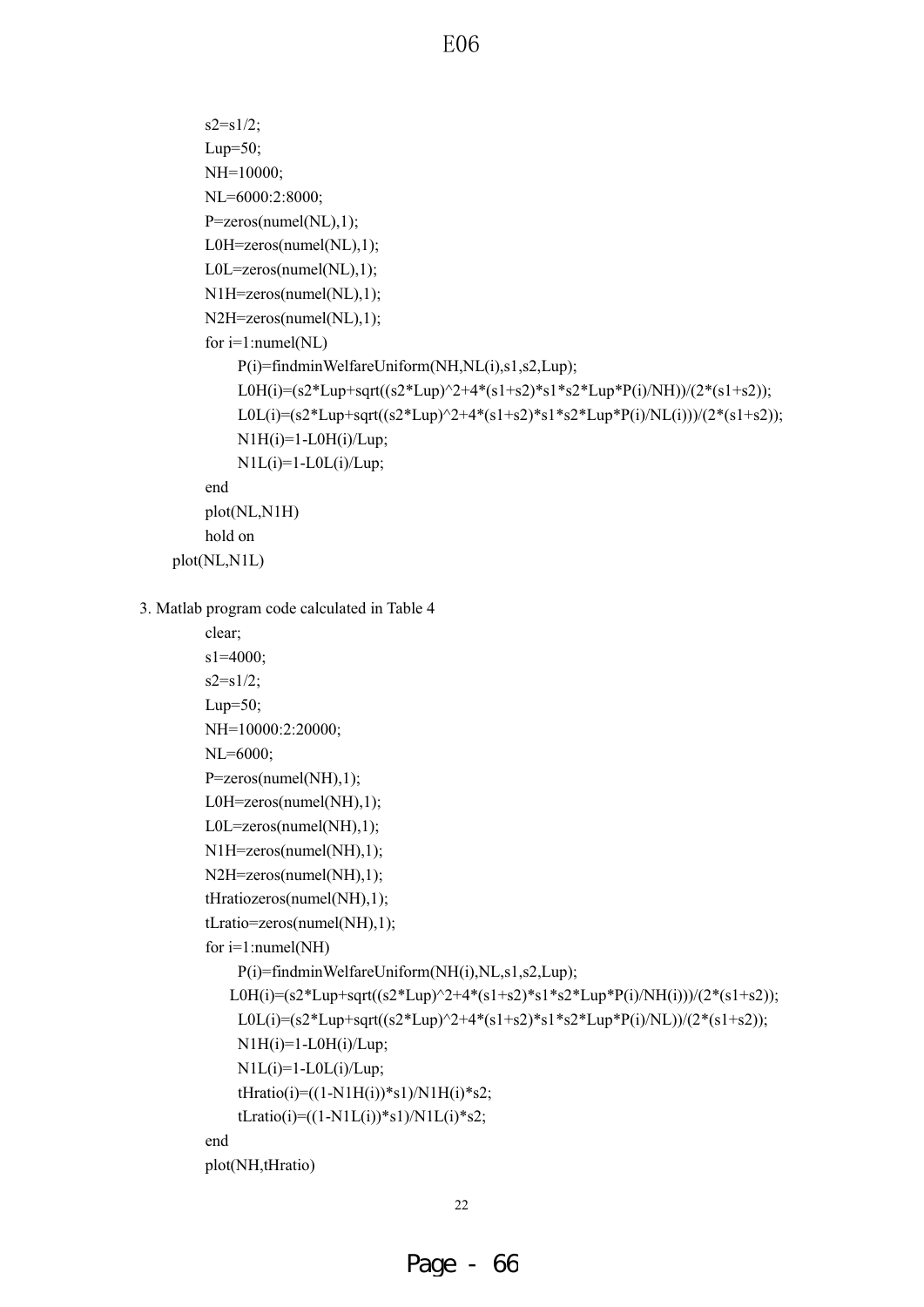```
hold on
plot(NH,tLratio)
hold off
%%%%%%%%%%%%%%%%
clear;
s1=4000;
s2 = s1/2;
Lup=50;
NH=10000;
NL=6000:2:8000;
P=zeros(numel(NL),1);
L0H=zeros(numel(NL),1);
L0L=zeros(numel(NL),1);
N1H=zeros(numel(NL),1);
N2H=zeros(numel(NL),1);
tHratio=zeros(numel(NL),1);
tLratio=zeros(numel(NL),1);
for i=1:numel(NL)
    P(i)=findminWelfareUniform(NH,NL(i),s1,s2,Lup);
    L0H(i)=(s2*Lup+sqrt((s2*Lup)^2+4*(s1+s2)*s1*s2*Lup*P(i)/NH))/(2*(s1+s2));
    L0L(i)=(s2*Lup+sqrt((s2*Lup)^2+4*(s1+s2)*s1*s2*Lup*P(i)/NL(i)))/(2*(s1+s2));
    N1H(i)=1-L0H(i)/Lup;
    N1L(i)=1-L0L(i)/Lup;tH ratio(i)=( (1-N1H(i))*s1)/N1H(i)*s2;tLratio(i)=((1-N1L(i)*s1)/N1L(i)*s2;
end
plot(NL,tHratio)
hold on
plot(NL,tLratio)
```
hold off

4. Mathematica program code calculated in Table 5

(\* 1. Calculate expression of the objective function and the constraints according to parameters in the first line of the Table\*)

(0)=PDF[NormalDistribution[0,1],0]

 $((2 Lh)/Lup)$ =PDF[NormalDistribution[0,1], $(2 Lh)/Lup$ ]

 $((2 Ll)/Lup)$ =PDF[NormalDistribution[0,1], $(2 Ll)/Lup$ ]

((2 Lh)/ Lup)=CDF[NormalDistribution[0,1],(2 Lh)/ Lup]

 $((2 LI)/Lup)$ =CDF[NormalDistribution[0,1], $(2 LI)/Lup$ ](\*define CDF and PDF of standard normal distribution \*)(\*Define CDFand PDF of standard normal distribution\*) Nh=10000 Nl=6000  $Lup =10$ s1=4000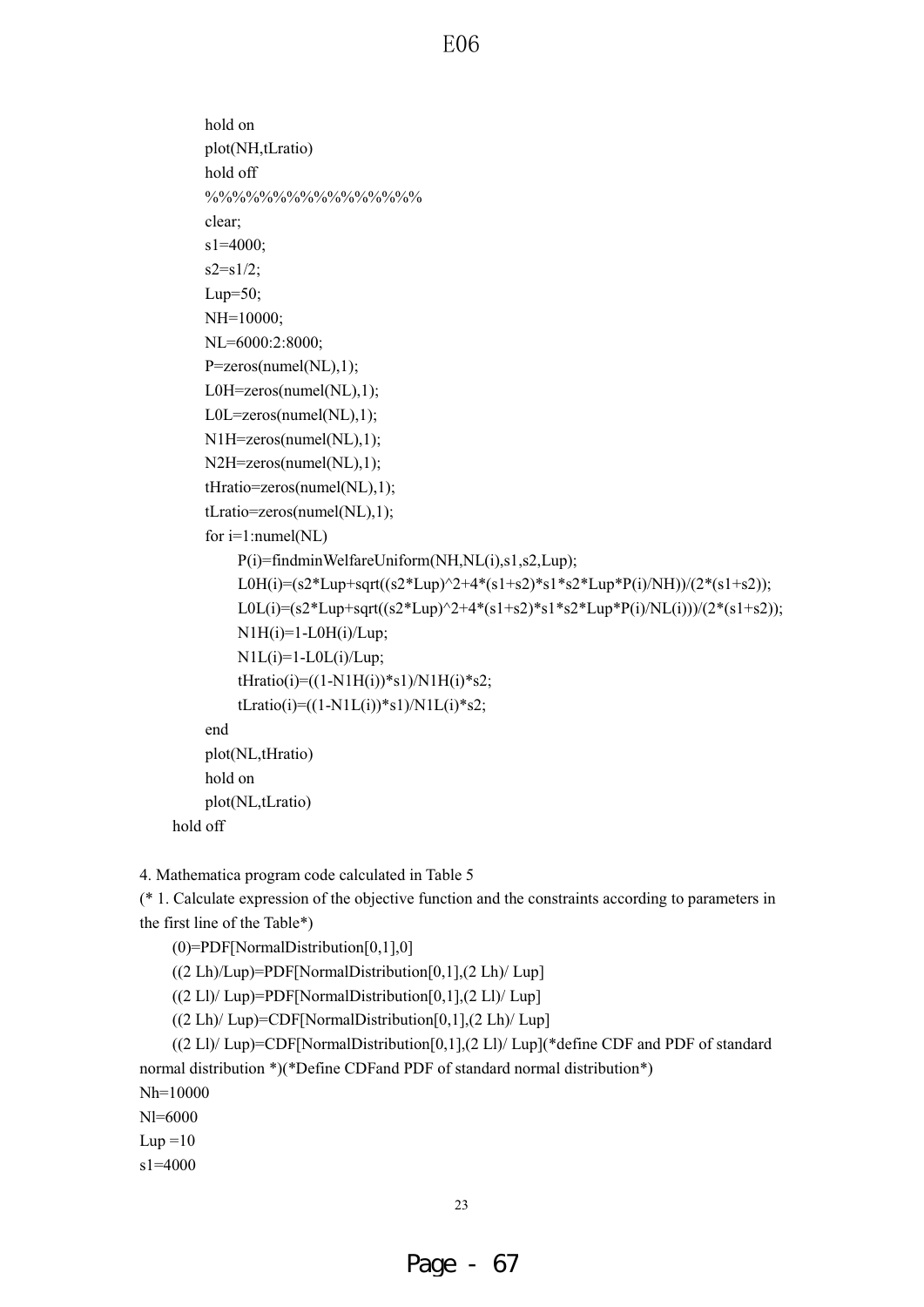s2=2000 (\*Use parameters in the first line of the Table\*)

W=Nh^2 Lup ((( (0)-  $((2 \text{ Lh})/\text{Lup}) (2 - ((2 \text{ Lh})/\text{Lup})-1)^{2}/s^2+((2 \text{ Lh})/\text{Lup}) (2-2)$  ((2) Lh)/ Lup))^2)/s1)+Nl^2 Lup ((( (0)- ((2 Ll)/ Lup)) (2 ((2 Ll)/ Lup)-1)^2)/s2+( ((2 Ll)/ Lup)  $(2-2$   $((2 \text{ Ll})/ \text{Lup}))^2/s1)$ 

(\*W refers to the objective function required to be optimized\*)

B=Lh \*Nh ((2 ((2 Lh)/ Lup)-1)/s2-(2-2 ((2 Lh)/ Lup))/s1)-Ll \*Nl ((2 ((2 Ll)/

Lup)-1)/s2-(2-2  $((2 \text{ Ll})/\text{Lup})/s1)$ 

(\*B refers to the constraints\* )

(\*2. Find the minimum of the objective function satisfying constraints and the corresponding Lh and Ll by drawings\*)

Manipulate[ContourPlot[10000 Lh ((erf(Lh/(5 Sqrt[2]))-1)/4000+erf(Lh/(5 Sqrt[2]))/2000)-6000 Ll((erf(Ll/(5Sqrt[2]))-1)/4000+erf(Ll/(5Sqrt[2]))/2000) 0,{Lh,0,10},{Ll,0,10},RegionFunction

({Lh,Ll,z} 1000000000 (((Lh^2/50) (1-erf(Lh/(5 Sqrt[2])))2 )/(4000 Sqrt[2])+((1/Sqrt[2]-  $(Lh^2/50)/Sqrt[2] )erf(Lh/(5Sqrt[2]))^2/2000)+360000000(((Lh^2/50)(1-erf(Ll/(5Sqrt[2]))^2)/(4000$ Sqrt[2])+((1/Sqrt[2]- (Lh^2/50)/ Sqrt[2]) erf(Ll/(5Sqrt[2]))<sup>2</sup>)/2000) M)],{M,40000,90000}]

(\*After concluding the expression of the objective function W and the constraint B, draw the constraint line in a two-dimensional plane with a horizontal axis of Lh and a vertical axis of Ll. Assume that the objective function W is less than or equal to M, then find the points set on the constraint line satisfying the condition assumed. Then we will continuously reduce the maximum value M of the objective function, until the points set on the constraint line is finally compressed to only one point, that is, a projection of the minimum of the objective function satisfying the constraints on the two-dimensional plane, then, the value of M is the minimum of the objective function satisfying the constraints, and thus we can find the minimum of the objective function and the corresponding Lh and Ll. The M in the following figure is a controllable switch, the leftmost takes the value of 40000, and the rightmost takes the value of 90000, when we adjust the M button from the right to the left, we can see that corresponding points set on the constraint line will be getting smaller and smaller, until finally to be a point, as gradually depressing the M button.\*)

(\*3. Calculate the value of  $P^*$ )

(0)=PDF[NormalDistribution[0,1],0]

((2 Lh)/Lup)=PDF[NormalDistribution[0,1],(2 Lh)/ Lup]

 $((2 Ll)/Lup)$ =PDF[NormalDistribution[0,1], $(2 Ll)/Lup$ ]

 $((2 \text{ Lh})/\text{Lup})$ =CDF[NormalDistribution[0,1], $(2 \text{ Lh})/\text{Lup}$ 

 $((2 \text{ Ll})/ \text{Lup})$ =CDF[NormalDistribution[0,1], $(2 \text{ Ll})/ \text{Lup}$ ]

Nh=10000

Nl=6000  $Lup$ =10 s1=4000 s2=2000  $Lh=3.35$  $L = 3.9$ Ph=Lh \*Nh  $((2 \text{ Lh})/\text{Lup})$ -1)/s2-(2-2  $((2 \text{ Lh})/\text{Lup})$ ))/s1) Pl=Ll\* Nl  $((2 \text{ Ll})/\text{Lup})$ -1)/s2-(2-2  $((2 \text{ Ll})/\text{Lup})$ ))/s1)

(\*After we conclude that  $Lh=3.35$  and  $Ll=3.9$ , we will respectively calculate values of Ph and Pl